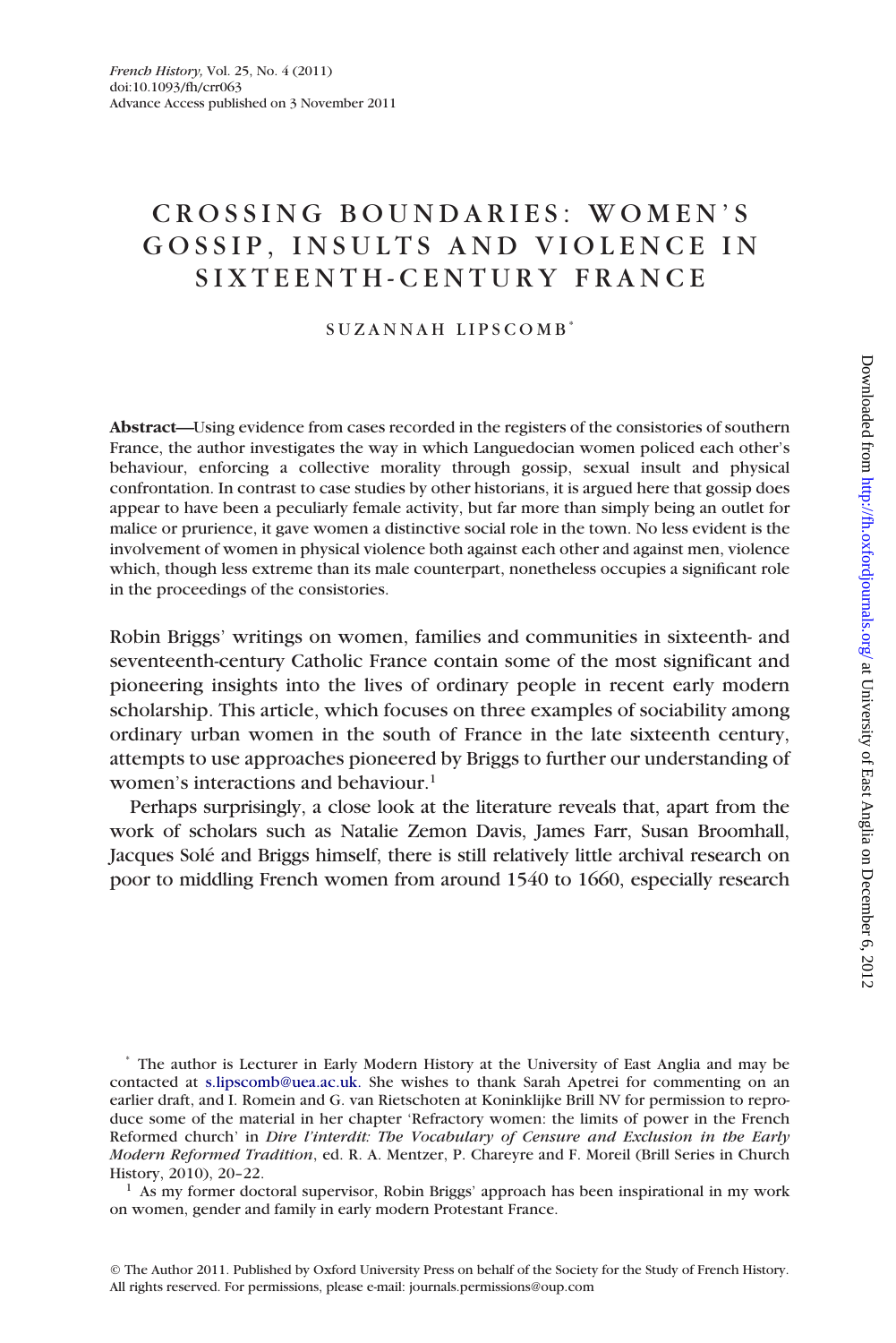that draws on the realities and narratives of women's lives.2 The historiography of early modern French women has, for the most part, focused on elite women, the structures that shaped women's legal and economic position, demographic trends and evidence from the eighteenth century.<sup>3</sup> This is because for late sixteenth- and early seventeenth-century France evidence of ordinary women's narratives about their experience is limited, and so prescriptive, literary and legal sources have filled the gap. $4$  A significant deficiency has been in court records, which have been so fruitful for English studies but are largely missing for France in the late sixteenth and early seventeenth centuries. Records from the *officialités*, the Catholic episcopal tribunals, are a case in point: as André Burguière—who used the Troyes *officialité* records up to 1540 and then again from 1667—makes clear, there is a hiatus in these records for the late sixteenth and early seventeenth centuries, and elsewhere; the fragments of *officialités* records that do survive tend to be for the eighteenth century only.<sup>5</sup> Similarly, apart from that by Farr and Julie Hardwick, much of the significant work on criminal courts is either from considerably earlier or later periods than that under study, again because of poor survival of records.<sup>6</sup>

<sup>2</sup> R. Briggs, *Communities of Belief: Cultural and Social Tension in Early Modern France* (Oxford, 1989), *Witches and Neighbours: The Social and Cultural Context of European Witchcraft* (London, 1996, 2002), *The Witches of Lorraine* (Oxford, 2007); N. Z. Davis, *Society and Culture in Early Modern Europe* (Cambridge, 1987), *Fiction in the Archives: Pardon Tellers and Their Tales in Sixteenth Century France* (Stanford, 1987), *The Return of Martin Guerre* (Harvard, 1983), 'Women in the crafts in sixteenth-century Lyon', *Feminist Stud*, 8 (1982); J. Farr, *Authority and Sexuality in Early Modern Burgundy (1550–1730)* (New York, Oxford, 1995); S. Broomhall, '"Burdened with small children": women defining poverty in sixteenth-century Tours', in *Women's Letters Across Europe, 1400–1700: Form and Persuasion*, ed. Jane Couchman and Ann Crabb (Aldershot, 2005), 'Identity and life narratives among the poor in later sixteenth-century Tours', *Renaissance Quarterly*, 57 (2004), 439–65, 'Understanding household limitation strategies among the sixteenth-century urban poor in France', *Fr Hist*, 20 (2006), 121–37; J. Solé, *Être femme en 1500: La vie quotidienne dans le diocèse de Troyes* (Paris, 2000). For eighteenth-century women's narratives, G.'A. Cattelona, 'Control and collaboration: the role of women in regulating female sexual behaviour in early modern Marseille', *Fr Hist Stud,* 18 (1993), 13–35.

<sup>3</sup> For example, S. Hanley, 'Family and state in early modern France: the marriage pact', in *Connecting Spheres: Women in the Western World, 1500 to the Present*, ed. A. J. Boxer and J. H. Quataert (New York, 1987); E. Berriot-Salvadore*, Les Femmes dans la société française de la Renaissance* (Geneva, 1990); E. Rapley, *The Dévotes: Women and Church in Seventeenth-Century France* (London, 1990); E. Beauvalet-Boutouyrie, *Être veuve sous l'Ancien Régime* (Paris, 2001); J. Hardwick, *The Practice of Patriarchy: Gender and the Politics of Household Authority in Early Modern France* (Pennsylvania, 1998).

<sup>4</sup> A problem identified by Briggs, who pointed out the difficulty of using prescriptive Catholic material such as episcopal ordinances, confessors' manuals, works of devotion and sermons, produced by those distanced from practical realities, as evidence of family behaviour: 'The church and family in seventeenth-century France', in *Communities*, 236.

<sup>5</sup> A. Burguière, 'Le rituel du marriage en France: pratiques ecclésiastiques et pratiques populaires', *Annales: E.S.C.*, 33 (1978), 637–48; A. Lottin, 'Vie et mort du couple: Difficultés conjugales et divorces dans le Nord de la France aux XVIIe et XVIIIe siècles', *XVIIe siècle*, 102–3 (1974), 59–78, *La désunion du couple sous l'Ancien Régime: L'exemple du Nord* (Paris, 1975).

<sup>6</sup> Farr, *Authority*; Hardwick, 'Seeking separations: gender, marriages, and household economies in early modern France', *Fr Hist Stud*, 21 (1998), 157–80. For earlier: B. Geremek, *The Margins of Society in Late Medieval Paris*, trans. J. Birrell (Cambridge, 1987). For later: Z. A. Schneider, 'Women before the bench: female litigants in early modern Normandy', *Fr Hist Stud*, 23 (2000), 1–32 and N. Castan, 'La criminalité familiale dans le ressort du Parlement de Toulouse, 1690–1730', in *Crimes et criminalité en France 17<sup>e</sup> –18e siècles*, ed. A. Abbiateci et al. (Paris, 1971), 'Les femmes devant la justice: Toulouse, XVIIIe siècle', in *Femmes et pouvoirs sous l'Ancien Régime*, ed. D. Haase-Dubosc and E. Viennot (Paris, 1991).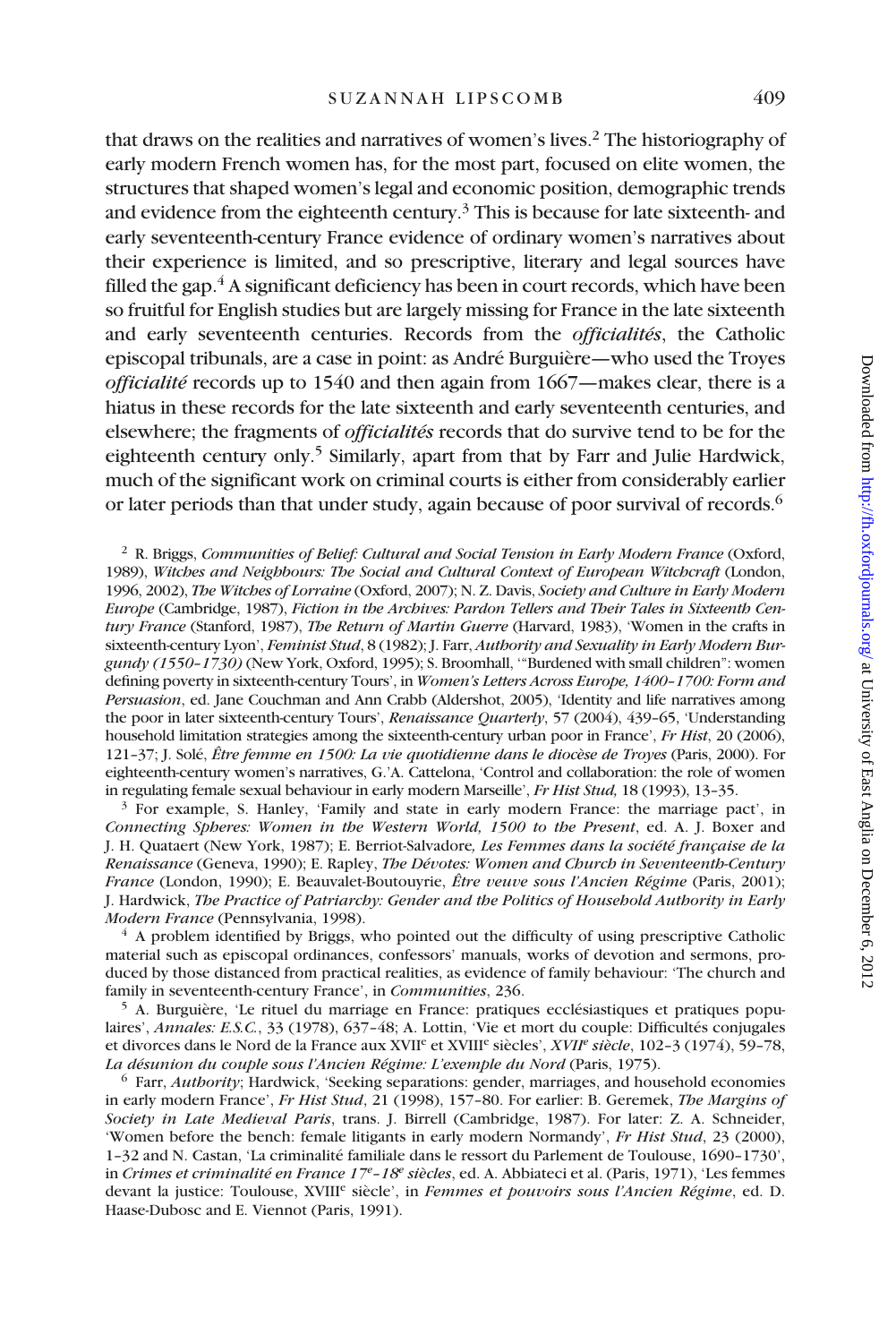Therefore, the sources used here— the consistorial registers of the Reformed churches of southern France—provide an important new resource for the study of early modern women and gender. Whilst the consistorial records have frequently been used to explore the application of Reformed discipline, they have not been used before to answer the lacunae in the gender history of early modern France, and yet, for insight into the events, relationships and mental world of the past, and especially into the thoughts and feelings of ordinary men and women, these registers rival the best surviving court and inquisitorial records in richness and detail.

Exploring the lives of women through the consistorial depositions has meant reading the registers against the grain, and it is surely for this reason that other scholars have used the consistories to write primarily about the ecclesiastical discipline itself, looking at the mentalities of the interrogators, not of those interrogated. The registers have an inherent male filter, a patriarchal prism through which women's voices are received. Nevertheless, the consistory remains extraordinary in gathering, recording and validating female testimony, including that of lower-class women such as servants, in an age when a woman's testimony had limited status in many courts. As such, these registers allow unparalleled access to lowly French women whose stories made it into few other historical records. In addition, as I have explored elsewhere, one interesting result of the consistory's tendency to accord women's gossip and insult sufficient weight to take them seriously was that women were able to exploit the consistory's authority to their own ends.7 Women's words could set the full process of Reformed discipline into motion, potentially to their own advantage.

This article uses consistorial records from southern France (specifically, the Languedoc, stretching from Nîmes in the east to Montauban in the west) to explore issues of women's neighbourliness and sociability, specifically through cases of gossip, insult and violence. Previous studies (of France, but also from elsewhere in Europe where French material is scant) have concluded:

(a) that gossip was not a particularly gendered activity. David Garrioch for eighteenth-century France, Bernard Capp for England and Ulinka Rublack for Germany have stressed the role played by both men and women in gossip;<sup>8</sup>

(b) that sexualized insult was only 'obliquely related to actual sex', as Laura Gowing concluded for early modern England, and really represented concerns about financial extravagance (Gowing) or economic independence (Rublack);<sup>9</sup>

<sup>7</sup> Lipscomb, 'Refractory women', 23 ff.

<sup>8</sup> D. Garrioch, *Neighbourhood and Community in Paris 1740–1790* (Cambridge, 1986), 19–27; U. Rublack, *The Crimes of Women in Early Modern Germany* (Oxford, 1999), 26; B. Capp, *When Gossips Meet: Women, Family and Neighbourhood in Early Modern England* (Oxford, 2003), 272–73.

<sup>9</sup> L. Gowing, *Domestic Dangers: Women, Words, and Sex in Early Modern London* (Oxford, 1996), 59, 90–91, 93, 115, 118; Rublack, *Crimes*, 26.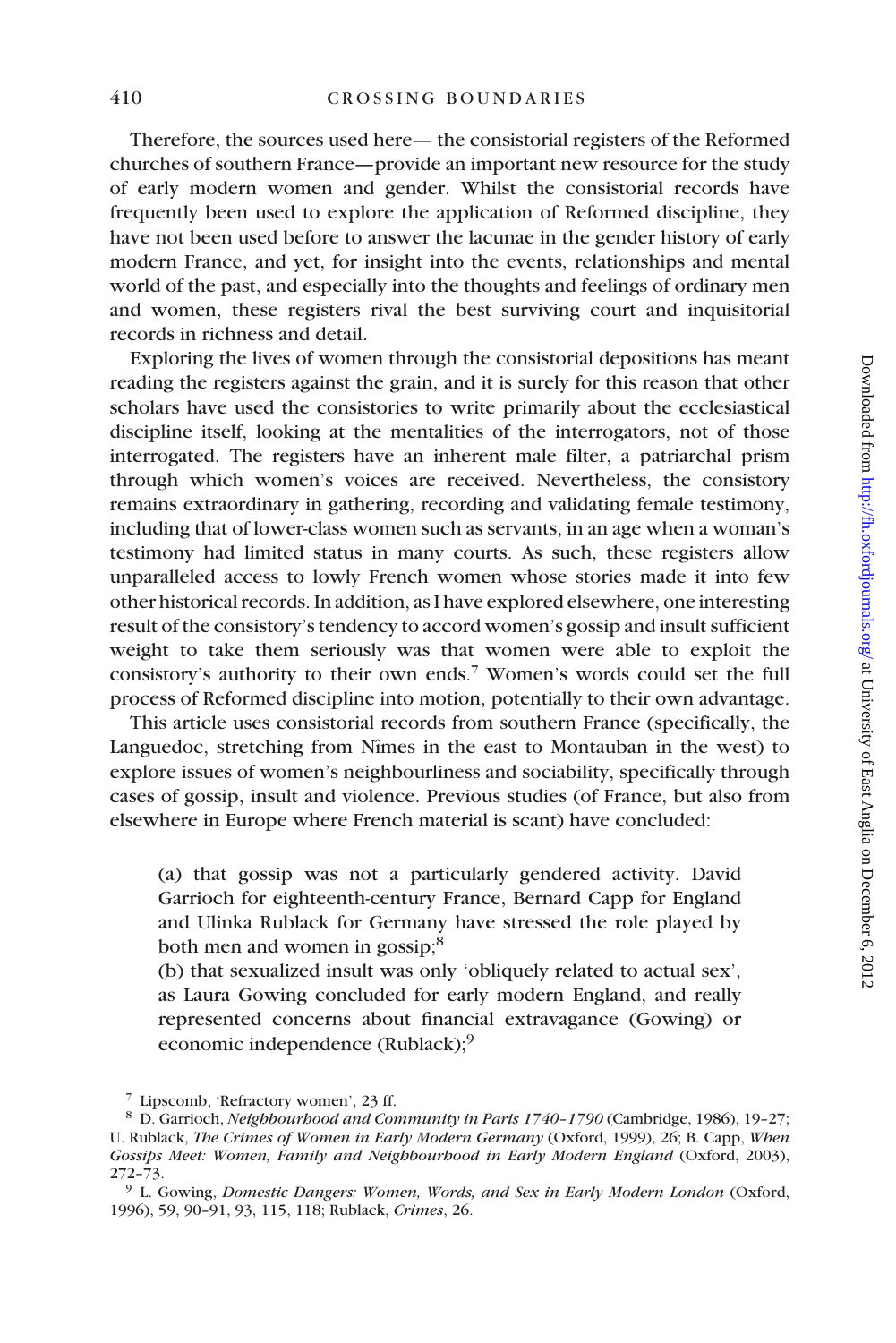(c) that female physical violence was rare. Stuart Carroll's otherwise excellent study of violence in early modern France barely mentions female violence, and Robert Muchembled concludes that women 'sont très rarement agresseurs ou victimes' of interpersonal violence, either vicious verbal exchange or physical assault.10 Davis too noted how few women were prosecuted for violent crimes (beyond infanticide and witchcraft), and that the notion of women's anger was unacceptable in pardon tales (although her findings may indicate that French society found women's ferocity unpalatable, rather than suggesting that such ferocity did not exist).<sup>11</sup> This contrasts with findings from early modern Rome and eighteenth-century France that women were quick to anger and aggressive—though their violence tended to be more about 'bruit et fureur' than causing serious or fatal injury.<sup>12</sup>

This article suggests that none of these hypotheses holds for late sixteenthand early seventeenth-century southern France, and that the reason is because women in sixteenth-century Languedocian society (and potentially throughout French society) assumed an important role in maintaining the boundaries of acceptable behaviour.

The idea that women themselves policed morality, in itself, plays into a contested historiographical debate. For a later period, historians have noted the tendency for women to regulate morality: Georg'Ann Cattelona found women acting as witnesses before the Refuge in seventeenth- and eighteenth-century Marseille; Roderick Phillips found women intervening in their neighbourhoods more than men in late eighteenth-century Rouen; and Nicole Castan asserts that, for the eighteenth century, women played an important role in exercising social control.<sup>13</sup> This is also true of England and Germany.<sup>14</sup> Yet, although Broomhall hypothesizes as such, on the basis of one example (drawn, incidentally, from the consistorial records of Nîmes), Hardwick and Garrioch describe French neighbours as reluctant to intervene in the lives of others, and

<sup>10</sup> S. Carroll, *Blood and Violence in Early Modern France* (Oxford, 2006), 244–46; R. Muchembled, *Culture populaire et culture des élites dans la France moderne (XV<sup>e</sup> –XVIIIe siècles): essai* (Paris, 1978), 67.

<sup>11</sup> Davis, *Fiction*, 81, 85, 102.

<sup>12</sup> E. S. Cohen, 'Honor and gender in the streets of early modern Rome', *Jl Interdisciplinary Hist*, 22 (1992), 597–625, here 616, 623; N. Castan, 'Criminelle', in *Histoire des femmes en Occident*, vol. 3: *XVIe –XVIIIe siècles*, ed. N. Z. Davis and A. Farge (Paris, 1991), 475; Y. Castan, *Honnêteté et Relations Sociales en Languedoc (1715–1780)* (Paris, 1974), 172.

<sup>13</sup> Cattelona, 'Control', 17, 21; R. Phillips, 'Women, neighborhood, and family in the late eighteenth century', *Fr Hist Stud*, 18 (1993), 1–12, here 5; N. Castan, *Histoire de la vie privée*, ed. P. Ariès and G. Duby, 5 vols (Paris, 1985–87), vol. 3: *De la Renaissance aux Lumières*, ed. Ariès et al. (Paris, 1986)*,* 427.

<sup>14</sup> Gowing, *Domestic Dangers*, 101; Rublack, *Crimes*, 149, 220.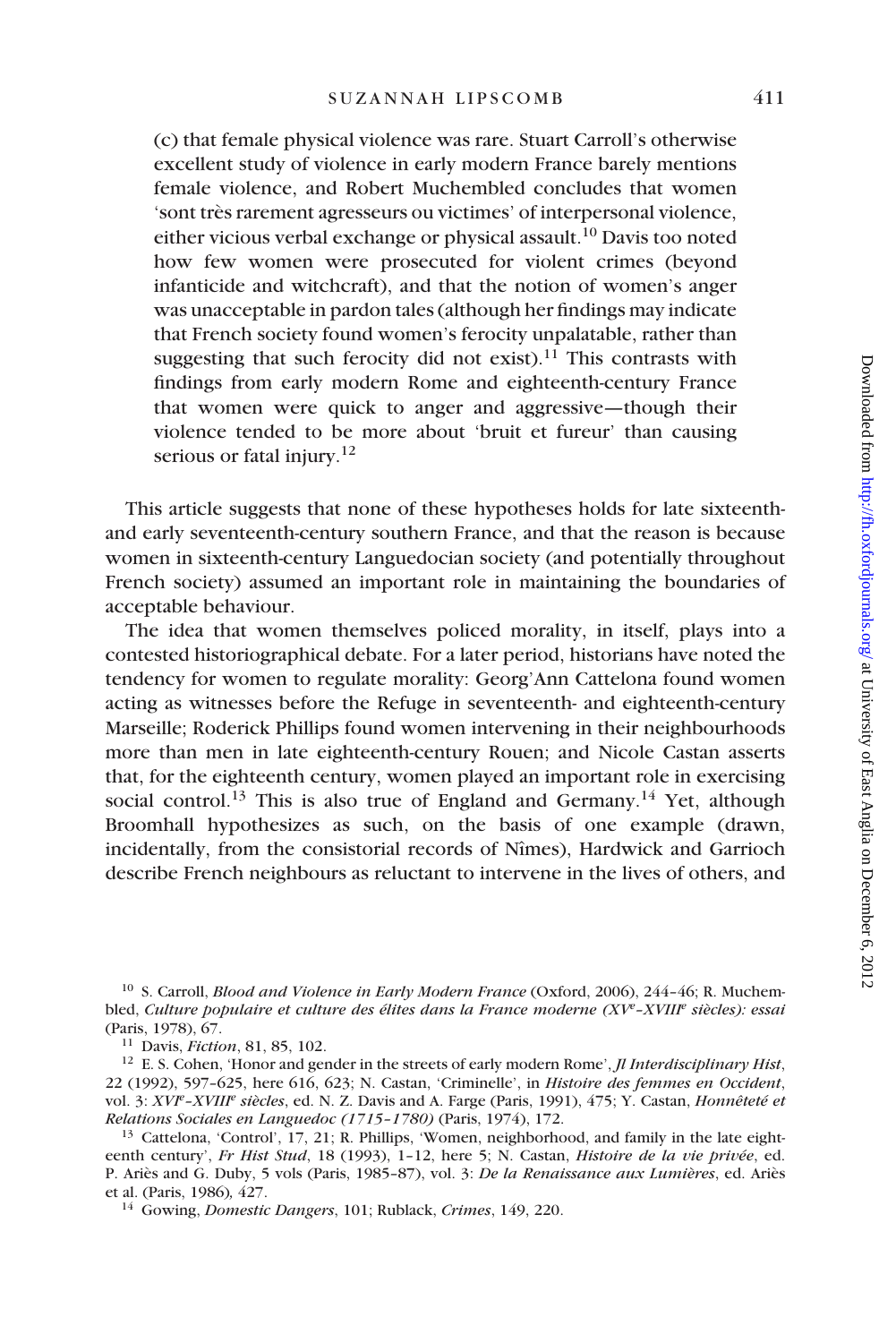Daniel Fabre concludes that women rarely assumed roles of symbolic censure.15 The evidence from the consistories suggests that sixteenth-century French women did indeed act in ways to censure and interfere with the lives of others, and appropriated responsibility for defending the physical, social, moral and sexual boundaries of Languedocian society. When these boundaries were crossed, it was women who deployed either direct or indirect means to restore them.

I

As in any small, densely packed community, gossip was an important feature of sixteenth-century urban life in Languedoc. This was partly an inevitable consequence of geography: Nîmes in 1600, for example, had approximately 12,000 people crammed into the small walled city, and was spilling beyond its gates. Gossip—the exchange of information about the personal lives of third parties—was not merely 'tattling' or idle talk, as the *Oxford English Dictionary* defines it.16 In societies with few other means of exchanging information, gossip could certainly be diverting and informative. Martin Ingram noted, for early modern England, how malice and amusement combined with a voyeuristic interest in other people's lives, and that 'a feature of early modern English society was endemic gossip about sexual reputation, which served . . . as an outlet for the prurience and spite of the bored and sexually repressed'.17 Yet, if gossip was titillating—as it almost certainly was—it also had great significance and intent. Anthropologists have posited that gossip can too easily be dismissed as pernicious, ungoverned banter of minor importance, when in fact, rather than having a marginal role in community life, gossip is 'part of the very blood and tissue of that life', and 'maintains the unity, morals and values of social groups'.18 Peter Wilson has concluded that gossip has an essential role to play in reaffirming common bonds and social norms, reinforcing what F. G. Bailey has described as the 'quality of intimacy' in small-scale communities.<sup>19</sup> Rather than being damaging to social unity, gossip can instead preserve a sense of community identity. In addition, through defining the morals of the group, these anthropologists have found that gossip acts as a mechanism for controlling

<sup>15</sup> S. Broomhall, *Women and Religion in Sixteenth Century France* (Basingstoke, 2006), 40; J. Hardwick, *The Practice of Patriarchy: Gender and the Politics of Household Authority in Early Modern France* (Pennsylvania, 1998), 102–03; Garrioch, *Neighbourhood*, 79; D. Fabre, 'Familles: Le privé contre la coutume', in *Histoire la vie privée*, vol. 3, 556.

<sup>16</sup> 'gossip, v.', OED Online. June 2011, available at [http://www.oed.com/view/Entry/80198?](http://s.lipscomb@uea.ac.uk.) [rskey=Zr9mpH&result=2&isAdvanced=false](http://s.lipscomb@uea.ac.uk.) (accessed 4 Sept. 2011).

<sup>17</sup> M. Ingram, *Church Courts, Sex and Marriage in England, 1570–1640* (Cambridge, 1987), 305.

<sup>18</sup> M. Gluckman, 'Gossip and scandal', *Current Anthropology*, 4 (1963), 307–15, here 308.

<sup>19</sup> P. J. Wilson, '"Filcher of good names": an enquiry into anthropology and gossip', *Man*, 9 (1974), 93–102, here 98; F. G. Bailey, 'Gifts and poison', in *Gifts and Poison: The Politics of Reputation* (Oxford, 1971), 5.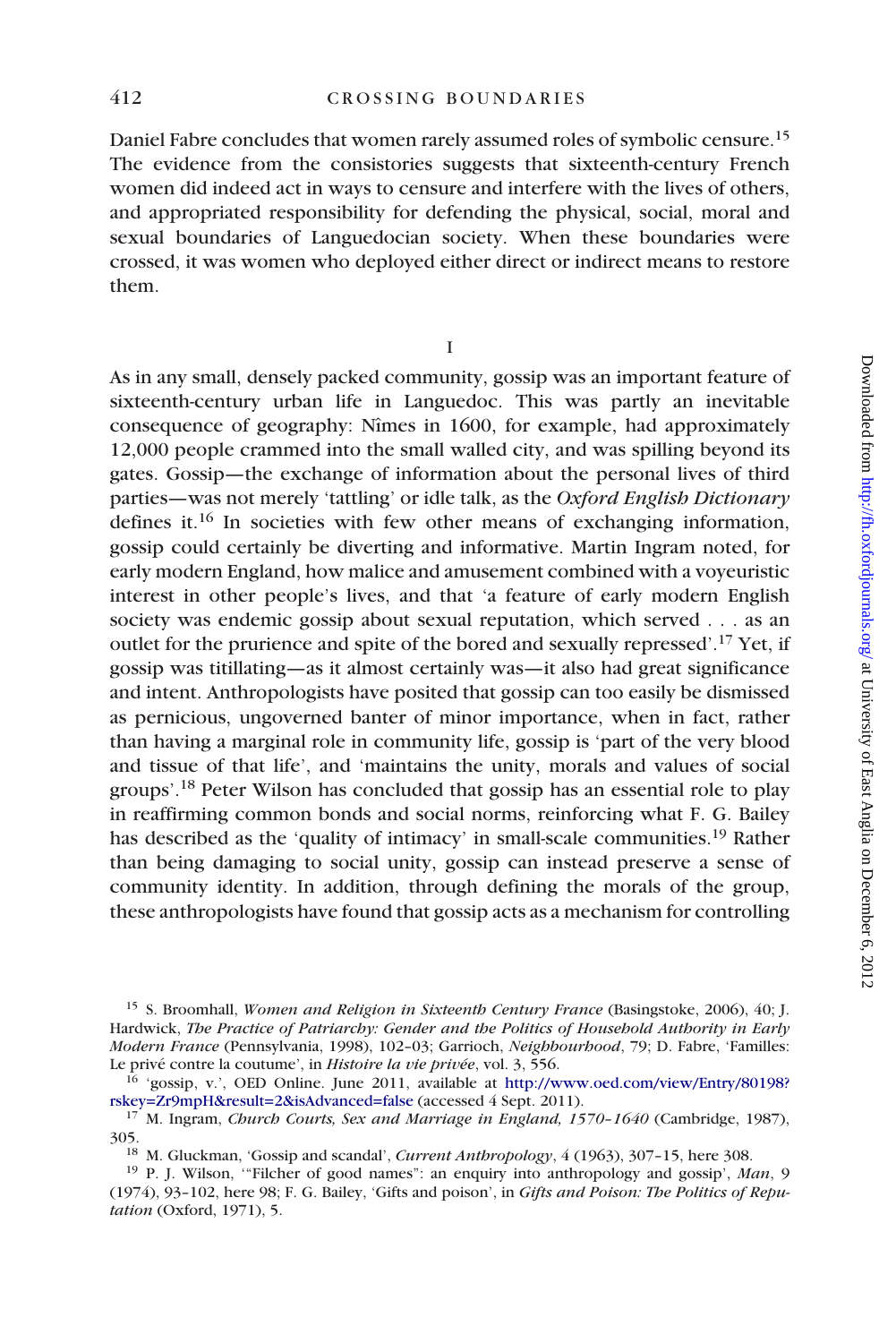immoral and socially harmful conduct by bringing individuals' behaviour under the scrutiny of the group: it can police behaviour.<sup>20</sup> This is exactly what can be seen as happening in sixteenth-century Languedoc.

Gossip has had this power to influence behaviour because gossips deal in reputations. Gossip takes as its subject the attack and defence of the reputation and 'good name' of its object. A good name is innately vulnerable, being something of no tangible substance and not possessed by its owner.<sup>21</sup> Who gossips, and what they say, is therefore profoundly important. The world of gossip and slander allows for tremendous insight into the mental and social world of sixteenth-century women and men.

Sixteenth-century Languedocian gossip centred on illicit sexual activity and in this, aligned itself, for the most part, with the Reformed Church's agenda of exposing and expunging sexual immorality. The repetition of these moral norms through gossip further cemented and reaffirmed them. Yet, in contrast with the findings of Capp, Rublack and Garrioch, the examples of gossip in the consistorial records suggest that gossip was gendered: in this area of France it was primarily communicated by women. This is an uncomfortable conclusion, as it appears, at first sight, to echo misogynistic sixteenth-century notions about the garrulity of women.<sup>22</sup> Yet, gossip had a profound purpose, and women's words were an important way of defending community boundaries.

As the stereotype of the 'lusty widow' was so prevalent in sixteenth-century France, one of the boundaries that seemed to need defending was the unacceptability of sexual activity by widows. Widows were easy targets for dishonouring slander, and the maintenance of a reputation for sexual purity was even more fraught for widows than for most women.<sup>23</sup> Yet, other women were those who featured in the consistories as the source of such slander. In April 1586, Donne Loyse was accused of spreading the lurid rumour that Monsieur Grisot's widow had spent a night in the mill with three or four men and had been sexually intimate with them all.<sup>24</sup> The rumour came to the attention of the consistory in Nîmes because Grisot's widow was demanding that Loyse make reparation for the slander. By summoning Loyse, rather than investigating the accusation, the consistory indicated that they doubted the truth of the rumour.

<sup>20</sup> J. A. Sharpe, *Defamation and Sexual Slander in Early Modern England: The Church Courts at York*, Borthwick Papers no. 58 (1980), 19–20.

<sup>21</sup> Wilson, 'Filcher', 100.

<sup>22</sup> For example, Davis, *Fiction*, 88, 90–91, 101.

<sup>23</sup> L. Warner, 'Widows, widowers and the problem of "second marriages" in sixteenth century France,' in *Widowhood in Medieval and Early Modern Europe*, ed. S. Cavallo and L. Warner (Harlow, 1999), 89; W. Gibson, *Women in Seventeenth Century France* (Basingstoke, 1989), 93–94; Beauvalet-Boutoyrie, *Etre veuve,* 15; J. Poumarède, 'Le droit des veuves sous l'Ancien Régime (XVIIe–XVIIIe siècles) ou comment gagner son douaire', in *Femmes et pouvoirs*, ed. Haase-Dubosc and Viennot, 64–66.

<sup>24</sup> A[rchives] d[épartementales du] G[ard], Nîmes, 42 J 28 *Registre de délibérations du consistoire de l'église réformée de Nîmes (Gard), 1583–1588*, fo. 222r. I have considered the cases of Donne Loyse, Captain Alphanty's widow, Béatrix Cuérande, Jeanne Parette and Donne Robine briefly before in a different context, see Lipscomb, 'Refractory Women', 20–22.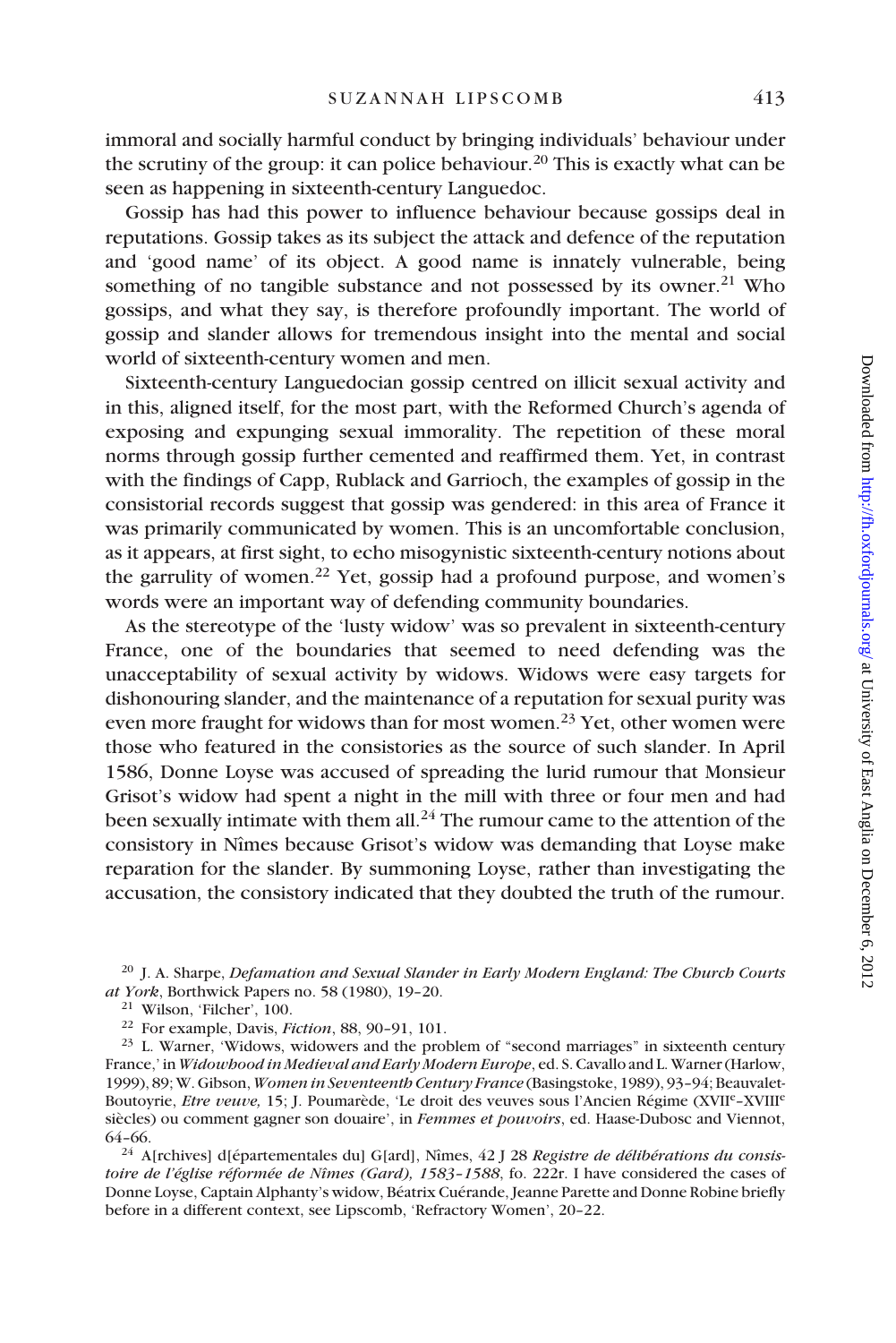A similar case occurred in 1595 when Captain Alphanty's widow complained that her mother-in-law had been gossiping about her to Donne Mazellette and other women, claiming that she had a one-month-old illegitimate child. Whilst it is not explicit whether the issue was the existence of the child or its illegitimacy we do not know when Captain Alphanty had died and it seems likely that a claim of paternity would be more obviously disputable than a birth— when his widow came before the consistory, the mother-in-law denied having said that her daughter-in-law had a child, and asked 'forgiveness from God and from her daughter-in-law for that which would have besmirched her honour'.<sup>25</sup> Female gossipers knew that their words had power to make or break reputations.

The gender of gossips is even more explicit in another example from 1595. Béatrix Cuérande was summoned to the Montauban consistory for spreading the rumour that a single woman called Jeanne had given birth. Béatrix explained, in a rather garbled fashion, how she heard the news:

Madame de Caulet had attested to her that she had heard it from Madame de Gilis, and that the said de Gilis mentioned also that Jean Ampiel . . . told her, so that which Caulet said was supported by the said de Gilis having said it to her and the said Ampiel saying it.<sup>26</sup>

The gossip had travelled from Jean Ampiel via Madame de Gilis and Madame de Caulet to Béatrix herself: the majority of the chain was made up of women. This is a perfect example of gossip that asserted anew at least part of the community's stance towards sexual immorality, and policed the boundaries of socially unacceptable and acceptable behaviour. As these cases make clear, a precious reputation of chastity could be undermined by the words of others, and women were frequently the ones seeking to do so, even though it was other women's sexual reputations that were so fragile.

Gossip was such an influential tool of social control in the sixteenth century primarily because of the terrible instability of one's reputation. Mere words could easily upset the delicate balance of honour and credit that ensured a person's standing in the community, with severe consequences. In December 1598, Drivette Sannyere, the widow of Jehan Privat, reported to the Nîmes consistory that Magdaleine de la Biche had prevented her new marriage by branding her a whore and circulating the story that Drivette had given birth to an illegitimate child five or six years earlier.<sup>27</sup> When questioned, Magdaleine

<sup>25</sup> ADG, 42 J 30 *Registre de délibérations du consistoire de l'église réformée de Nîmes (Gard), 1591–1595*, fo. 343r: 'pardon a Dieu et a sabelle fille en ce qu'elle le pourroit avoir interressee en son honneur'. Here, and below, the translations are my own.

<sup>26</sup> Paris, B[ibliothèque de la] s[ociété de l']h[istoire du] p[rotestantisme] f[rançais] MS 817/1 *Registre du Consistoire de Montauban (Tarn-et-Garonne), 1595–1598*, copy made in the nineteenth–twentieth centuries by Capitaine Rey-Lescure and H. Aubert, 8 (this MS is paginated): 'madonne de Caulet luy avoir attesté à elle disant que lad[icte] de Caulet lavoyt ouy dire à madonne de Gilis, & lad[icte] de Gilis disoict aussi que Jean Ampiel . . . lauroict dict, se que lad[icte] de Caulet auroict souste[nu] lad[icte] de Gilis luy avoir dict & que led[ict] Ampiel le disoict'.

<sup>27</sup> ADG, 42 J 31 *Registre de délibérations du consistoire de l'église réformée de Nîmes (Gard), 1595–1602*, fos 255v, 258v.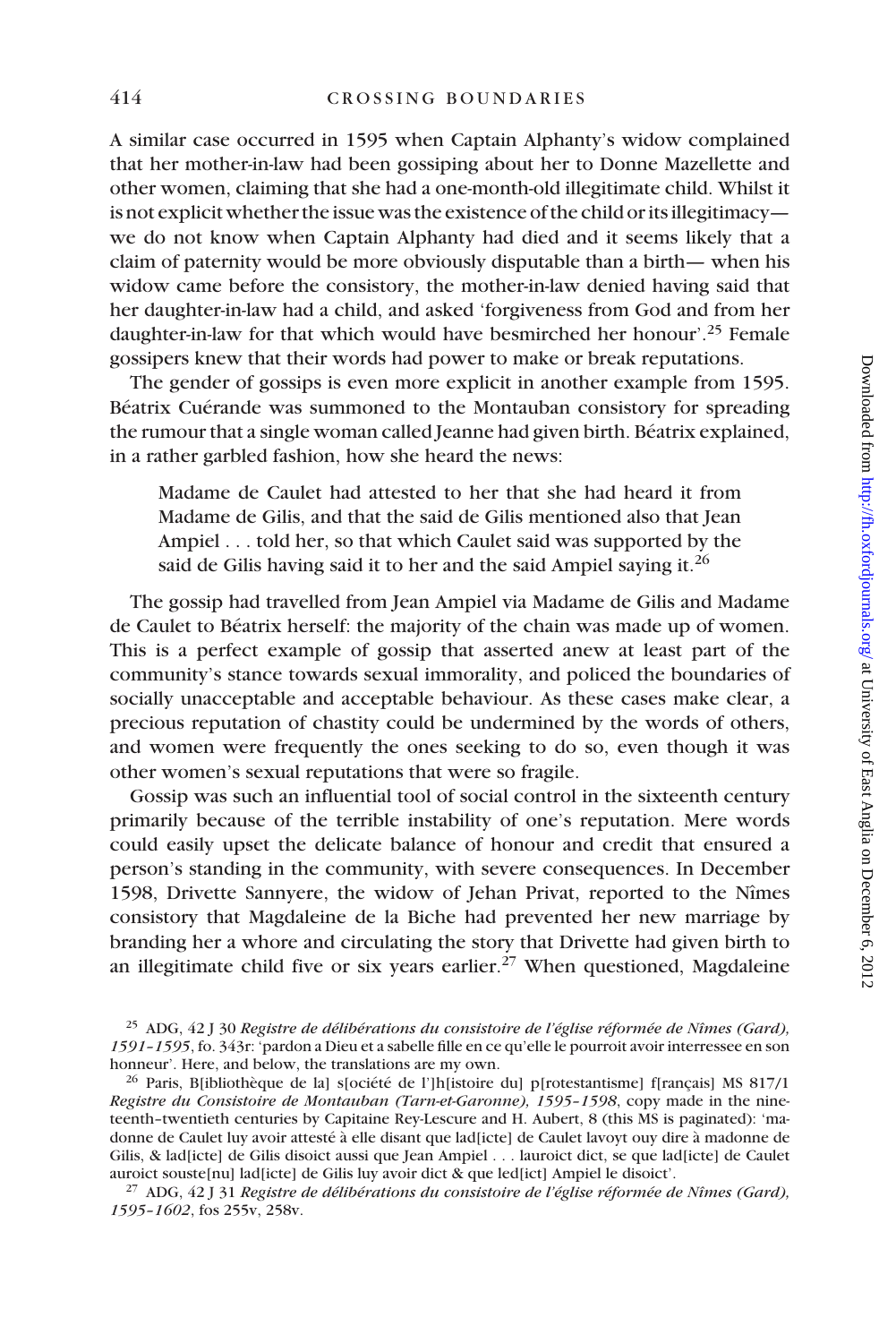stated 'that she had heard it said' that Drivette had had a child outside wedlock, a classic formula to anonymize the source of the gossip.28 Drivette's assertion that the rumour had made such a direct impact on her chances of marriage is a testament to the potential gravity of discrediting words. Like many of the cases of gossip featuring in the consistorial registers, Drivette, as plaintiff, hoped that by reporting the affair to the consistory she could reinstate her standing in the community. She was successful in this: Magdaleine was censured in her presence and required to make reparation and demand pardon from Drivette.<sup>29</sup> Drivette had drawn the consistory into this murky and intensely female world of gossip and slander. Once again, the incident exemplifies a pattern of external female interest and interference in other women's sexual lives.

Gossip, often, therefore, seems to have been about women seeking to convey their disapproval, and through this to delineate the acceptable boundaries of behaviour, especially sexual behaviour. The case of Jeanne Parette in 1597 illuminates this rationale, and makes it clear that something more purposeful than mere malice was at work. Jeanne came to the Montauban consistory with a case against a group of five people, made up predominantly of married or widowed women together with one male relative—Monsieur Lacrete, his wife Beatrix de Cieuran, Naisson's widow and her daughter, and Jeanne Nancelles, the wife of Pierre Lacoste. Jeanne claimed that they had maligned her by calling her a 'public' *putain* (or prostitute) and alleging that a young foundry worker from her estate came to visit her in secret.<sup>30</sup> Jeanne's marital status is unknown, but the story that emerged suggests that she was widowed (that it was remarked that she was visited by a 'young' man suggests she was not merely young and single, and she evidently lived alone). The story was that Panse Peyre had knocked on Jeanne's door and, discovering it closed and seeing a man inside with her (an indication that the structures of houses made complete privacy unfeasible and a closed door was enough to start tongues wagging), he had cried out to a group of women congregating on the street—including Naisson, her daughter and Jeanne Nancelles—to alert them that Jeanne Parette had locked the door from the inside. The response of the women is instructive. According to their testimony before the consistory, they approached the door and finding that what Panse had said was true, they then cried out to Jeanne,

that she didn't act well to be with a man all alone, and to have closed them in, and that they could not think anything good of her, and that they did not want to put up with such assignations, and that if she continued they would have to expose the matter to the magistrate. $31$ 

<sup>30</sup> BSHPF, Ms. 817/1, 439, 449: 'putain publique'.

<sup>31</sup> BSHPF, Ms. 817/1, 450: 'qu'elle ne faisoict pas bien de demeurere avec ung homme toute seulle, et se fermes derriere et que on ne pourroict consedurer rien de bon d'elle, et que si on ne voulloict endurer telles frequentations, et que si elle continuoict que on le denonceroict au magistrat'.

<sup>28</sup> 'quelle avoyt ouy dire'.

<sup>29</sup> ADG, 42 J 31, fo. 259r.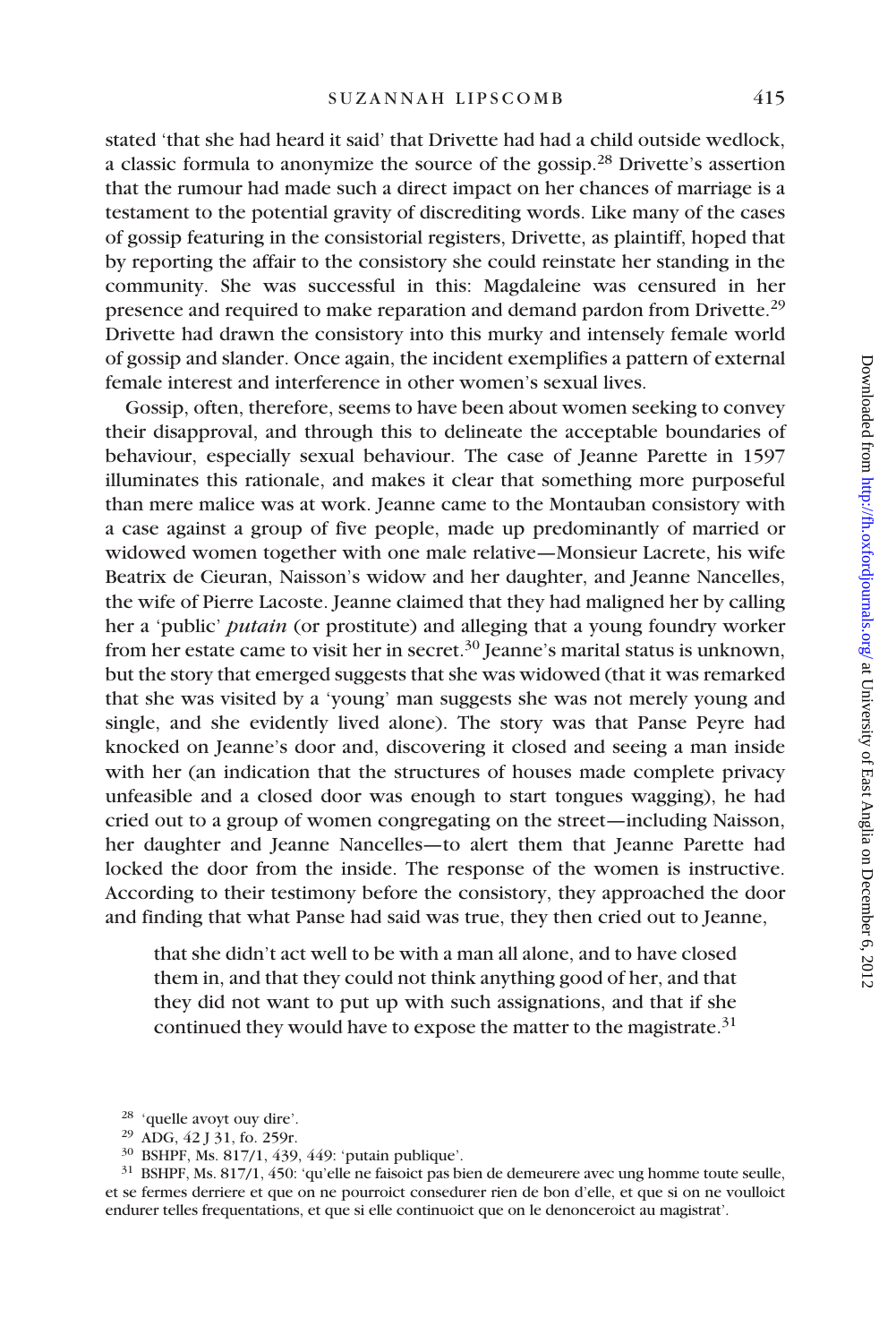At that moment Beatrix de Cieuran passed by, and asked the assembled group what was happening. Her rejoinder epitomizes the female response to perceived misconduct: 'that it was not necessary to endure that'.<sup>32</sup> The scolding reproof of these women illustrates their assumption of a right to involve themselves in the personal lives of other women, and, above all, of a prerogative to delineate the boundaries of acceptable behaviour. Those failing their test were to be reported to the authorities. These women had arrogated to themselves the role of moral guardians of the town.<sup>33</sup>

It is a recurring pattern. In May 1562, it was four women who reported Donne Robine to the consistory for allegedly keeping a loose woman in her house. The taletellers were Catherine Moldine, Jehane Buissonete, Agnes Servente and Catherine Pastre. Catherine Pastre is specifically recorded as the wife of Monsieur Anth[oin]e Sigalon—an interesting detail as Anthoine Sigalon had been one of the elders of the Nîmois consistory in 1561 (as his son, Mathieu, would go on to be in 1584, 1591, 1604 and 1607–09). Surely her family connections gave her increased credibility before the consistory, as well as adding to her own sense of justification in informing on Robine. $34$ 

Women's gossip could also mobilize them into action. In May 1588, after the consistory in Nîmes had compiled a list of prostitutes to be expelled from the town and instructed the pastors to preach from the pulpit against 'whoring', a group, mostly of neighbourhood women and led by the wife of Guillaume and her neighbour, Marguerite, gathered outside the house of Vidal Raymond, a maker of packsaddles living in the Arènes (the Roman amphitheatre in Nîmes which was converted into dwellings in the sixteenth century). They beat their fists against the door and cried out to Vidal to let them in, saying they knew that he kept a woman inside. Vidal refused, saying there was no one inside, so the women forced an entry and found a woman trying to hide herself under the straw. The women chased her out, saying that she was a *putain*. 35 In late June, Marguerite and Guillaume's wife then went on to report the matter to an elder of the consistory.36 In the exchange of disapproving gossip, and occasionally in the direct action following it, there was obviously a strong sense of the power and virtue of the female collective and their prerogative to watch over and regulate the sexual behaviour of others.37

<sup>32</sup> BSHPF, Ms. 817/1, 450: 'qu'il ne falloict endurer cela'.

<sup>33</sup> This is an extreme example of the behaviour Cattelona finds for eighteenth-century Marseille: 'Control', 17, 21. R. A. Mentzer emphasizes the sense of moral obligation felt by voyeurs, but his examples chiefly involve groups of men, and he does not highlight the large role played by women: 'Morals and moral regulation in Protestant France', *Jl Interdisciplinary Hist*, 31 (2000), 1–20, here 14.

<sup>34</sup> B[ibliothèque] n[ationale de France], Paris, Ms. fr. 8666 *Registre de déliberations du consistoire de l'eglise réformée de Nîmes. Registre du consistoire de l'église chrestienne de la ville de Nismes (Gard), 1561–1562*, fo. 117v.

<sup>35</sup> ADG, 42 J 29 *Registre de délibérations du consistoire de l'église réformée de Nîmes (Gard), 1588–1591*, 28, 32–33. This case is also cited by P. Chareyre, '"The great difficulties one must bear to follow Jesus Christ": morality at sixteenth century Nîmes', in *Sin and the Calvinists: Morals Control and the Consistory in the Reformed Tradition*, ed. R. A. Mentzer (Missouri, 1994), 75.

<sup>36</sup> ADG, 42 J 29, 27–28.

<sup>37</sup> Women's role in hunting out immorality among other women in early modern England has been noted by Gowing, *Domestic Dangers*, 101.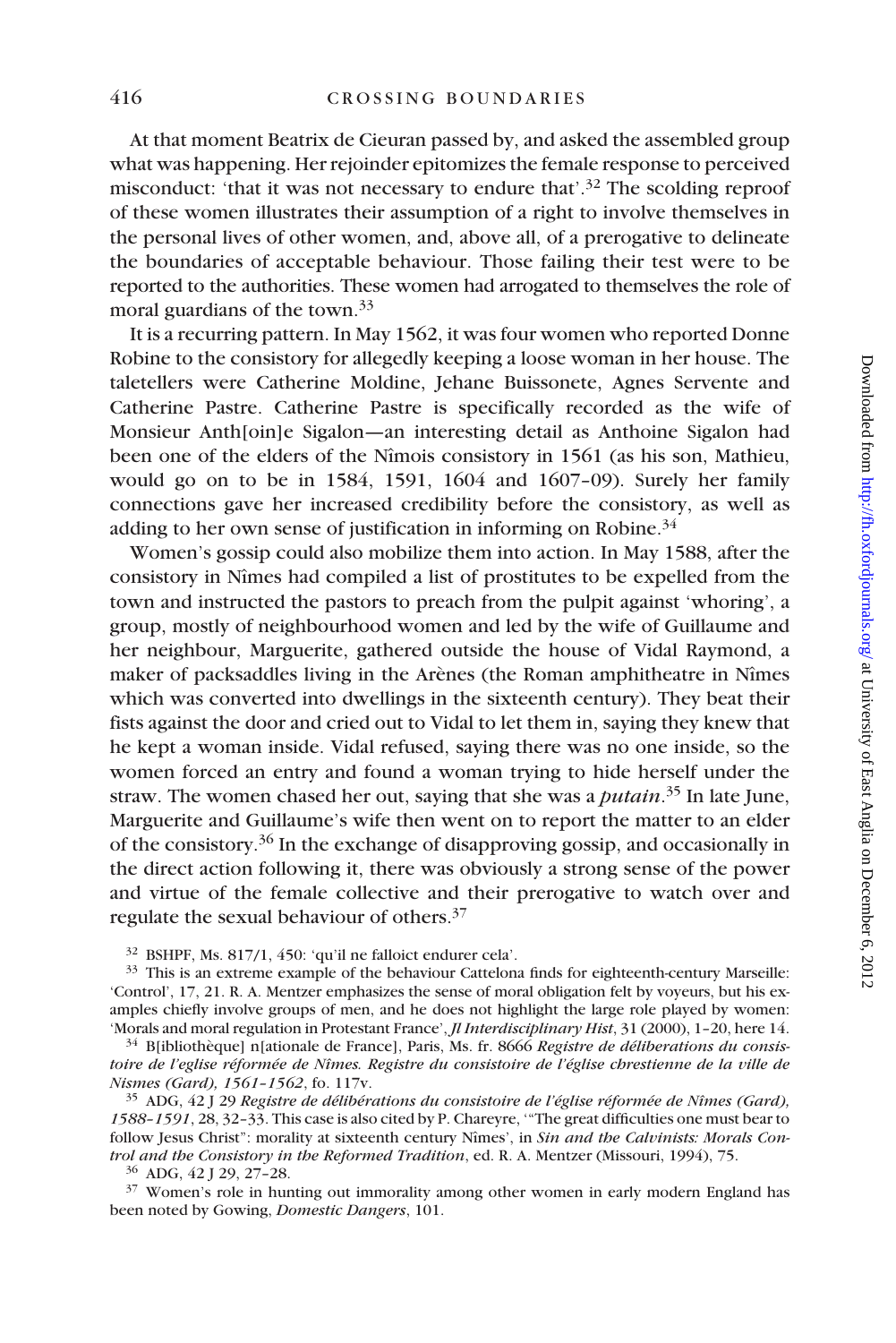The consistory was aware that insults breached the peace of the community, shocked public sensibilities, could ruin reputations, and, frequently, transgressed commonly held notions of respect and deference. Accusations of slander and reports of publicly exchanged insults therefore litter the registers. Like English defamation cases, the cases in the consistory registers indicate that the terms of insult used against women were often sexual.38 Mary Beth Norton noted that in seventeenth-century Maryland women were the target of sexual slander, took sexual slanders seriously, and were more often defamed by men than by other women.39 In Languedoc, as in early modern London, sexual insults were directed primarily at women, but unlike in seventeenth-century America, women frequently insulted each other. Jacques Brun Moier's widow and Cotias' widow were summoned to the Nîmes consistory in May 1578 for having called each other *putains* (whores).<sup>40</sup> The widows of Seranguere and Bernard Belgon in 1580s Pont-de-Camarès publicly labelled each other *putain*. 41 Evidently, this term was used as an insult because a woman's honour and worth was bound up in her sexual status. $42$  Such insults proffered by women had an inherently comparative claim: by calling another woman *putain*, the accuser asserted her own purity.<sup>43</sup> Yet, Gowing has asserted that in early modern London, the use of the equivalent term, 'whore', rarely referred to actual sexual misbehaviour, and instead, often alluded to fears of economic dishonesty and extravagance.<sup>44</sup> For early modern Germany, Rublack found that the insult 'whore' also had economic associations, but here, conversely, of financial independence and sterility, whilst Farr describes name-calling as 'formulaic'.<sup>45</sup> For Languedoc, sexualized insults do seem, by contrast, often to have been linked to allegations of actual sexual misconduct, and were part of a more general context of women objecting to the conduct of others. In addition, probably because the term *putain* was used for both fornicators and prostitutes, there is little evidence to suggest any real connection to money in the deployment of this insult, and instead, a supplementary range of non-sexual insults fulfilled this lack more directly.

There are some instances among the French cases when *putain* was used with little direct reference to actual sexual misbehaviour. In 1581, Anne Vallate called Olivier Latuelle's wife a *putain*, and was overheard by witness Estienne

<sup>38</sup> Sharpe, *Defamation*, 15*;* Ingram, *Church Courts*, ch. 10; Gowing*, Domestic Dangers*, chs 3–4; M. B. Norton, 'Gender and defamation in seventeenth-century Maryland', *William and Mary Quarterly*, 44 (1987); R. Thompson, '"Holy watchfulness" and communal conformism: the functions of defamation in early New England communities', *New England Quarterly*, 56 (1983), 504–22.

<sup>39</sup> Norton, 'Gender', 10.

<sup>40</sup> BN, Ms. fr. 8667 *Le livre du Consistoire de l'esglise reformée de Nismes (Gard), 1578–1583*, fo. 7v.

<sup>41</sup> BN, B[ibliothèque de l']A[rsenal], Ms. 10434 *Registres des délibérations de L'église Réformée de Pont-de-Camarès (Camarès, Aveyron), 1580–1596*, fo. 126r.

<sup>42</sup> Gowing, *Domestic Dangers,* 1.

<sup>43</sup> Gowing, *Domestic Dangers,* 87; Rublack, *Crimes*, 149.

<sup>44</sup> Gowing, *Domestic Dangers,* 59, 90, 91, 93, 115, 118.

<sup>45</sup> Rublack, *Crimes*, 218; Farr, *Hands of Honor: Artisans and Their World in Dijon, 1550–1650* (Ithaca, 1988), 161.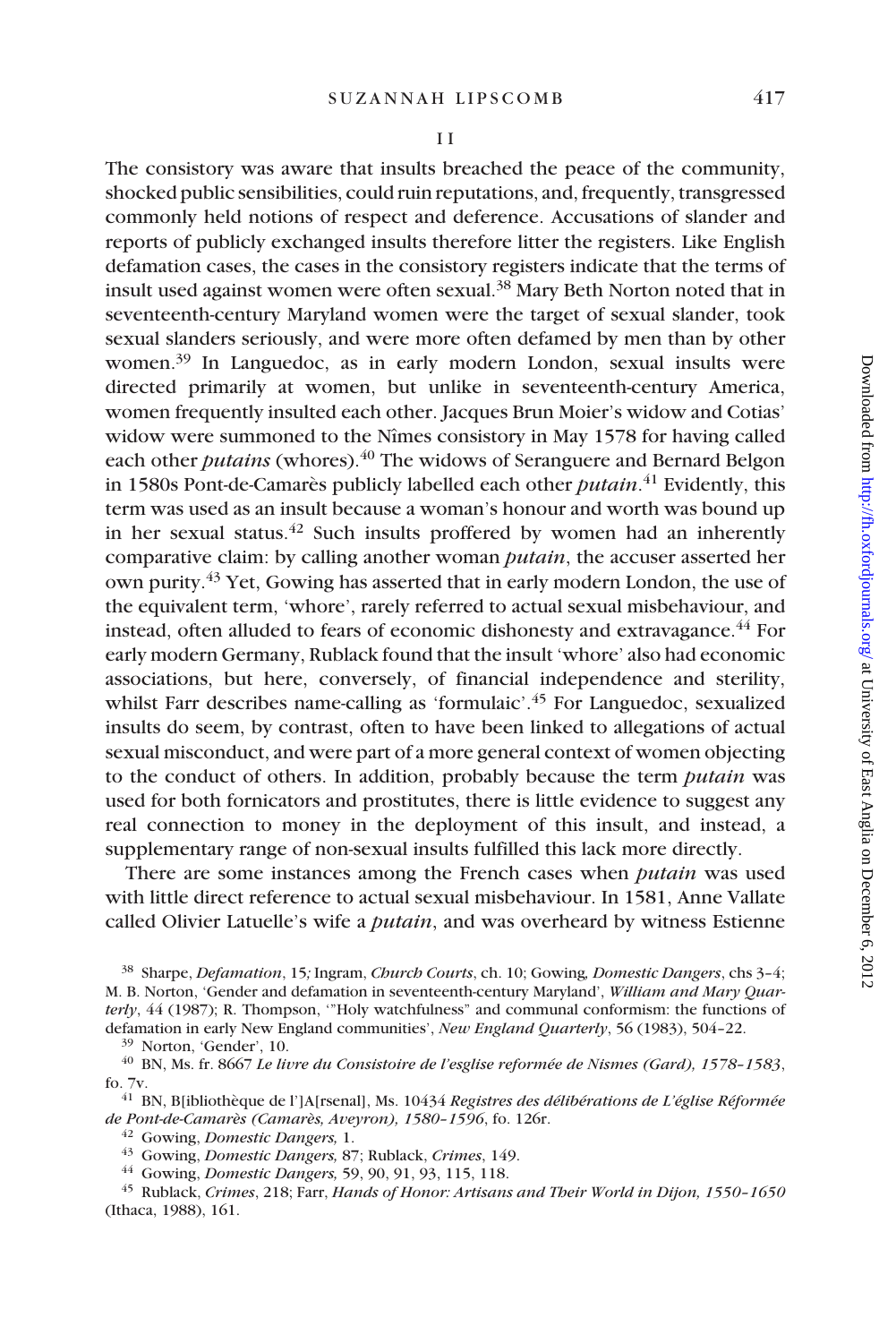Paris, but Anne stated that although she did not specifically remember calling her *putain*, she had insulted Latuelle's wife because of her role in inciting her brother to do his worst in the suit that he had against Anne.<sup>46</sup> A similar disconnect between word and meaning seems likely when Marguerite Blanche approached the consistory in Nîmes to complain that Donne Mingaude had called her *putain* when she had asked Mingaude for one of her chickens.<sup>47</sup> That the link between the insult and sexual conduct could be tenuous is best illustrated by examples of women using the term *putain* to insult their female relatives, as when, in 1581, Couroural's wife was reported to have used this abuse against her mother, and Jehan Goubin's widow against her mother-in-law.<sup>48</sup> Yet, that Anne Vallate disowned her use of the word, and that Marguerite Blanche sought justice in the light of the insult, still suggests, however, that the term drew power precisely from its close association with misconduct, and retained important ambiguity: it just might refer to illicit sexual behaviour. Something in the forbidden, taboo nature of the insult added to its potency and ability to shock, whilst the very fact that this term could be used both as a general insult and as a specific reference to sexually immoral behaviour made it dangerously ambiguous and hence disproportionately powerful. As a result, *putain* was not taken lightly by those so defamed, and women appealed to the consistory to contest the slur on their character. Marguerite Gautiere presented herself at the consistory in Montauban in November 1595 to complain, for instance, that Matile de Barthalot had called her a *putain*. 49 The use of this term by women demonstrates, as Gowing points out for the use of 'whore' in sixteenth-century England, that women had internalized the notion of female unchastity.50 Just as in their role as purveyors of gossip, this is one of the many ways in which women used their speech to uphold patriarchy and define acceptable boundaries.

Downloaded from http:///fh.oxfordjournals.org/ at University of East Anglia on December 6, 2012 Downloaded from http://th.oxfordjournals.org/ at University of East Anglia on December 6, 2012

Unlike the English use of 'whore' as charted by Gowing, however, the use of *putain* in France often did relate specifically to incidents of sexual misbehaviour, which had the impact of making the term more potent. Here, let me allude to just two among the significant number of cases in the records that reflect women's profound interest in the sexual behaviour of others. In April 1596, Marguerite Doumergue and her neighbour Ane Reboulle were summoned to the consistory. Marguerite had called Ane a *putain*, and had accompanied the insult by the specific behavioural allegations that Ane had given birth to an illegitimate child and continually entertained young male servants at her house at night.51 The second case involves a man called Pierre Tinelly, who complained in 1602 that Mademoiselle de Vachières had accused his wife Anne Nouvelle of being 'a shitty whore', whilst the Sieur de Vachières (Mlle de Vachières' father)

- <sup>46</sup> BN, Ms. fr. 8667, fo. 189r, 17 Mar. 1581.
- <sup>47</sup> BN, Ms. fr. 8667, fo. 195r, 24 Mar. 1581.
- <sup>48</sup> BN, Ms. fr. 8667, fos 206r, 210r, 213v.
- <sup>49</sup> BSHPF, Ms. 817/1, 97.
- <sup>50</sup> Gowing, *Domestic Dangers*, 1, 65, 101.
- <sup>51</sup> ADG, 42 J 31, fo. 58v.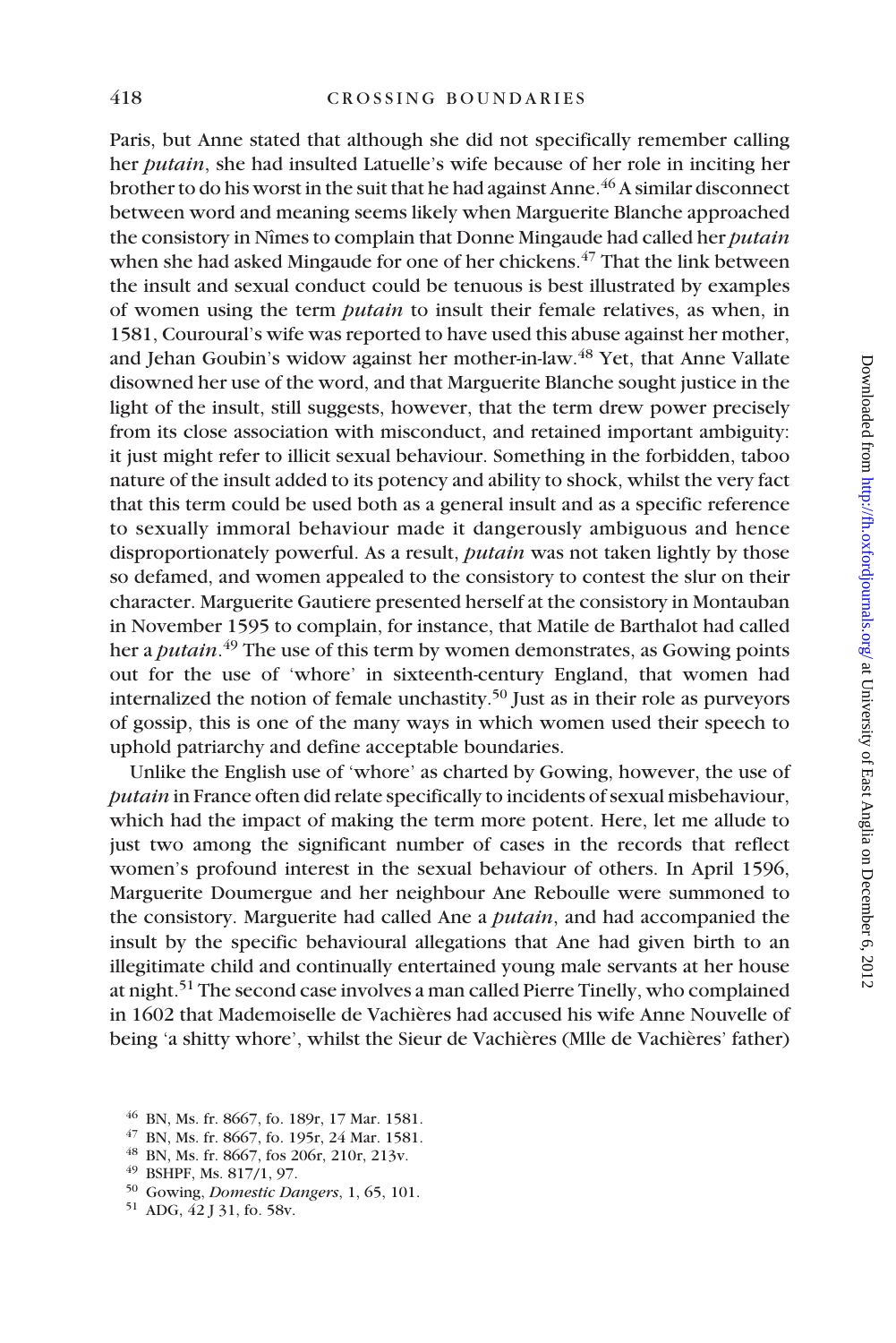had called Pierre 'a knave, good-for-nothing cad, and an idle do-nothing'.<sup>52</sup> Vachières stated that this was in response to initial insults to his daughter by Pierre and Anne, as they had called her a 'Provençale villain from the devil' and a 'harlequin' (meaning an insignificant person).53 Why had Mlle de Vachières' responding insult to Anne Nouvelle been sexual? Investigations with other witnesses brought more specific behavioural allegations to substantiate the affront (whilst also illustrating the Chinese whisper-type nature of the process of reporting and defamatory gossip more generally):

Monsieur de Saliens, elder, has informed himself about the truth of the above comments on the basis of the inquisition that he has made with Mademoiselle de Chambrun, and with one called Pellonnye: who told him that a Provençale woman told them that Mademoiselle de Vachières had said that if she wasn't careful Monsieur de Vachières, her father, would take his pleasure with Tinelly's old bitch.<sup>54</sup>

Here, again, the pointedly sexual nature of the insults by one woman towards another, in contrast to the non-sexual, though demeaning, words directed towards Pierre, sprang from Mlle de Vachières' convictions about Anne's sexual propensities.

Although *putain* was the most common, it was not the only way for women to cast sexually insulting aspersions on other women. In August 1614, Jeanne Chastelane, the wife of Thomas Cancallie, and Sire Jacques Rolland's wife were in dispute over Jeanne's complaint that Rolland's wife had defamed her at the Madeleine Fair, a huge festival in late July that had been running annually for 400 years in the nearby town of Beaucaire. Jeanne said that, at this very public gathering, in the presence of her husband and several others, Rolland's wife had addressed a man named Pellet with the words 'Pellet, there's your daughter', pointing to Jeanne's five-year-old daughter.<sup>55</sup> This scandalous insinuation, made by the wife of an elder of the church, and therefore someone whose word had considerable weight, derived strength from its public airing, testifying anew to the dangerous power of words and the potential fragility of reputations. In recognition of this, Rolland's wife denied having said these words, claiming she had in fact said 'Pellet, here's your wife', and that she considered Jeanne 'a good woman of honour, and beyond reproach'.<sup>56</sup> To remove any remaining hint of disgrace, the consistory required her to declare her disavowal in the presence

<sup>52</sup> ADG, 42 J 32, fo. 74v, 10 July 1602: 'une putain de foire', 'couquin, bellitre . . . feneant'.

<sup>53</sup> 'villaine provensalle dou diable', 'arliquyne'.

<sup>54</sup> ADG, 42 J 32 *Registre de délibérations du consistoire de l'église réformée de Nîmes (Gard), 1602–1604*, fo. 74v, 10 July 1602: 'M de Saliens antien sest informe de la veritte de dessus, et par linquisition quil en a faict avec Madamoiselle de Chambrun et avec une nommee Pellonnye lesquelles luy auroient dict que une provensalle leur auroit dict que Madamoiselle de Vachieres avoit dict que su elle ne se feust prins garde que Monsieur de Vachieres son pere auroit jouy de la soire de Tinelly.' Note, the use of 'jouir' to refer to sexual intercourse; 'soira' is Occitan for an old female dog.

<sup>55</sup> ADG, 42 J 35 *Registre de délibérations du consistoire de l'église réformée de Nîmes (Gard), 1613–1619*, fo. 100.

<sup>56</sup> 'femme de bien, d'honneur et sans reproche'.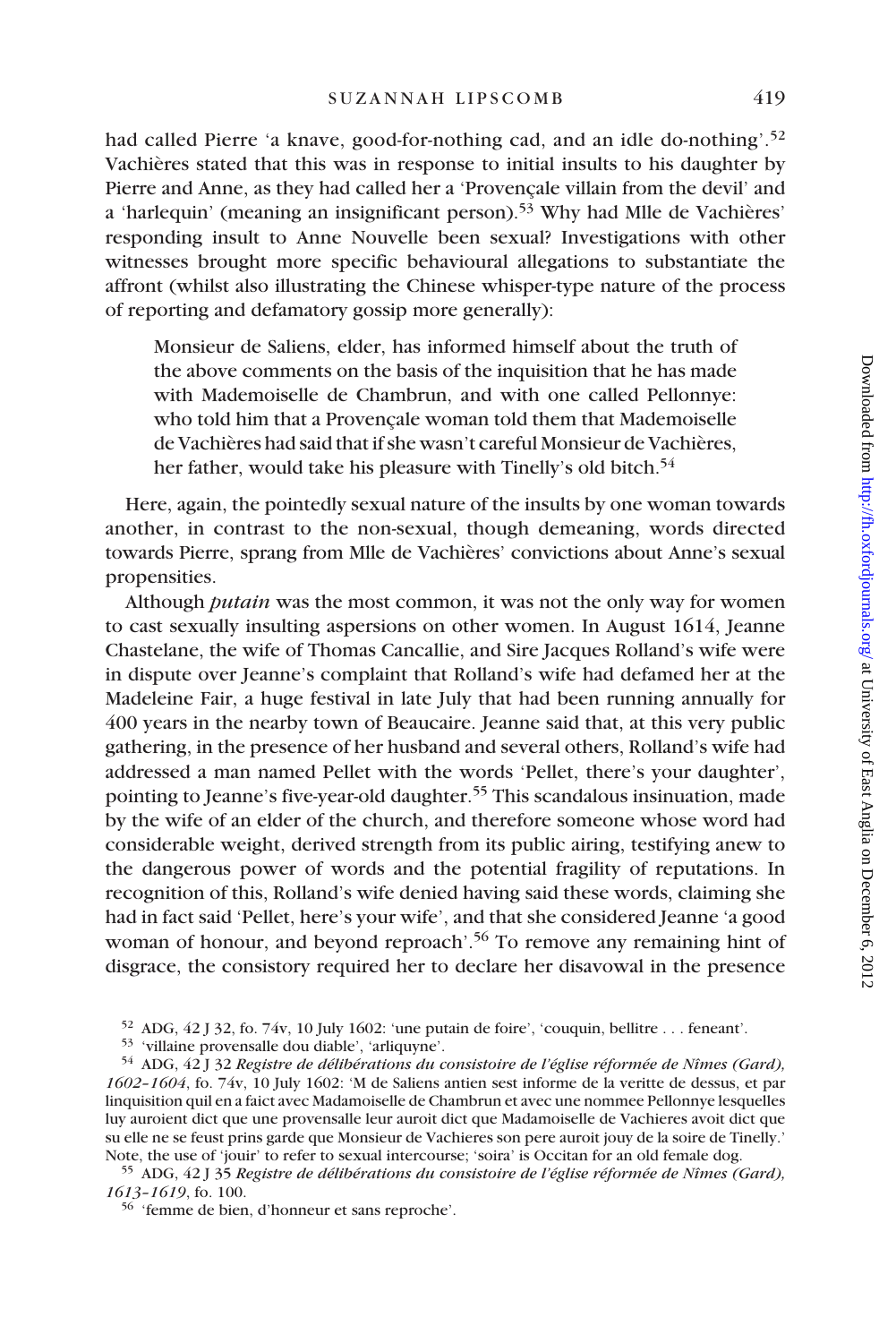of Chastelane's husband and confirm that she had never heard such a rumour. A similar euphemism was used in the quarrel between Sire Pol Delicat's wife, and her niece, Marguerite Pinette in 1606. Delicat's wife had intimated, again in public, that Marguerite was loose-living and 'the reason why she [Delicat's wife] was fighting with her husband', thereby inferring a sexual relationship between her niece and husband.<sup>57</sup> This accusation, which bears a striking resemblance to the contemporary English insult of 'my husband's whore', constituted a seriously damaging claim.<sup>58</sup>

Even less obviously sexual insults very probably had crude connotations. The quarrel between Madame de Cavaignac and Madame de Brélie centred on de Cavaignac's assertion that de Brélie's daughter, who was on the point of marriage, wet the bed every night. De Brélie had responded by calling de Cavaignac 'a *putain* from Salitot', and telling her that if she had something to say to her she should say it directly and not disparage her daughter. Defiantly and maliciously, de Cavaignac repeated in front of the consistory her assertion that the daughter 'urinates in her bed every night', inciting de Brélie to utter a stream of insults, including *putain* and 'drunkard', and several others which the scribe noted 'for honour are not written down'.59 Although de Brélie's use of the ubiquitous *putain* was most obviously sexual, she was responding to a derogatory suggestion that was in fact sexually dishonouring: de Cavaignac had implied that de Brélie's daughter was not mature enough to marry because her genitalia were only functional for childish toilet habits. This choice of insult was not unique, and was clearly offensive. When Magdalene Blanche complained to the Nîmes consistory in July 1597 that Jacques Corrazie had hung a placard on the door of her house defaming her daughter Marie Auriole as a 'drunkard, porkeater and a bed-wetter', his offence was considered sufficiently defamatory that to 'repair. . . the honour' of Blanche's daughter, he was publicly suspended from the Eucharist.<sup>60</sup>

None of these insults bear any trace of financial connotations, although, as we will see below, there was a link between sexual dishonour and the management of the household. French women, however, drew on a range of other insults when they wanted to highlight other transgressive, but non-sexual, behaviour, specifically drunkenness and theft. Donne Mingaude had responded to Marguerite Blanche's charge of *putain* by calling her a drunkard (*ivrogne*) in 1581.61 In September 1581, Catherine Plane sought consistorial justice because Marguerite Advocate had demeaningly labelled her a drunk. Marguerite retaliated that Catherine had called her a thief (*larrone*).62 Whilst *ivrogne* and *larrone*

<sup>59</sup> BSHPF, Ms. 817/1, 204, 12 April 1596.

<sup>57</sup> ADG, 42 J 33 *Registre de délibérations du consistoire de l'église réformée de Nîmes (Gard), 1604–1608*, fo. 95: 'malvivant', 'la cause quelle est en rixe avec son mary'.

<sup>58</sup> Gowing, *Domestic Dangers*, 115.

<sup>60</sup> ADG, 42 J 31, fo. 180v: 'yvrogne, roisgue cambajon, pisse au lit . . .'. The Occitan for 'to eat' is ròisser or ròguer; 'cambajon' is Occitan for 'ham' (although 'roisgue' could also possibly be 'rogue', meaning haughty or arrogant).

<sup>61</sup> BN, Ms. fr. 8667, fo. 195r.

<sup>62</sup> BN, Ms. fr. 8667, fo. 244v.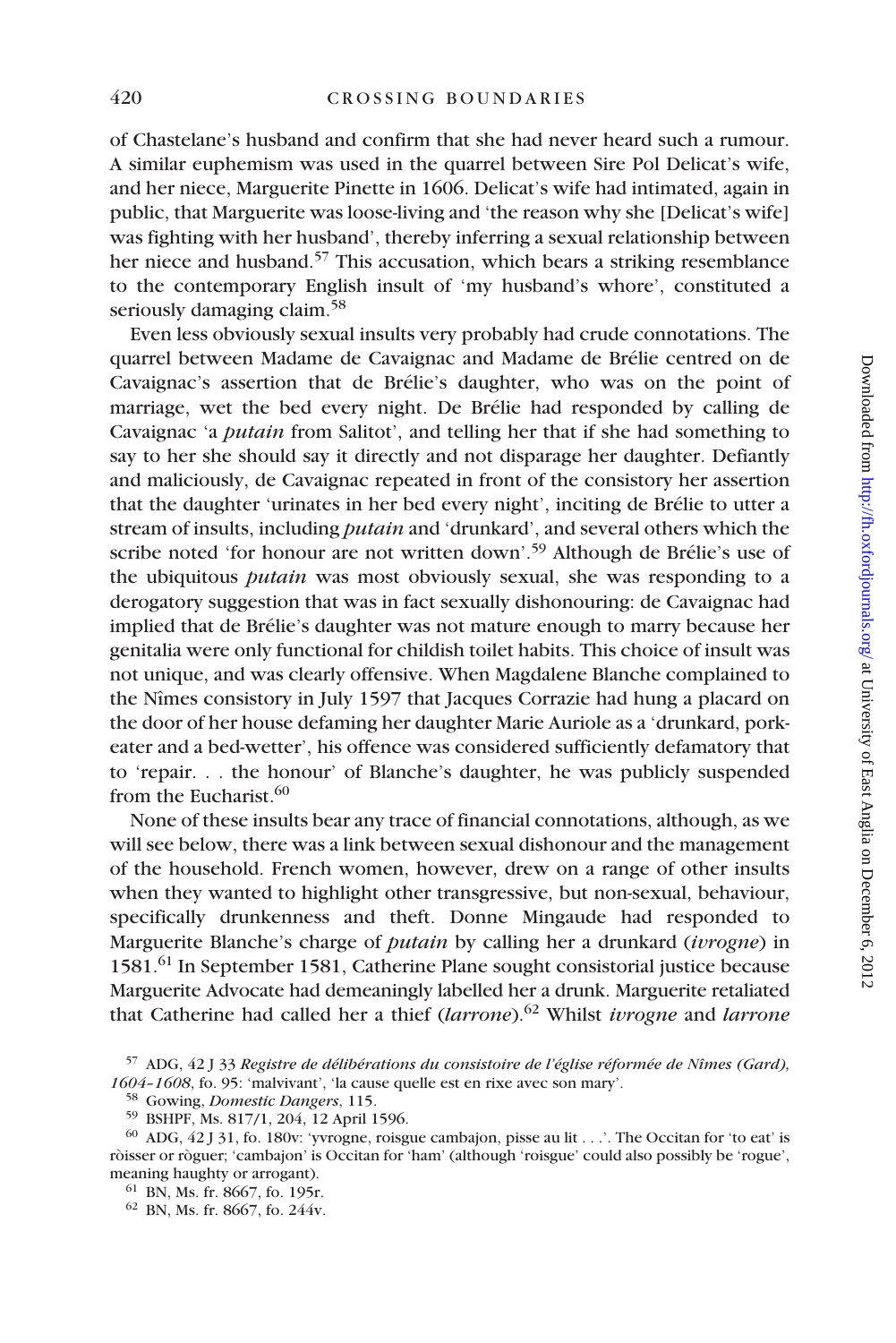were evidently stock insults, they were potent vitriol because they insinuated questionable behaviour, and both implied the sort of disorderly consumption and financial dishonesty associated with 'whore' elsewhere. The deployment of the charge of 'thief' was particularly common. The quarrel between widow Donne Cordilhesse and Pierre Anthoine's wife was initiated by Cordilhesse's complaint that Anthoine's wife had robbed her of 10 *sols,* an accusation that prompted strong retaliatory insults from Anthoine and his spouse.<sup>63</sup> Similarly, in May 1562, a woman called Gratiane said Pierre Pue's wife had falsely accused her of having stolen a shirt, whilst Pue's wife said that Gratiane had called her 'lice-ridden' (a sexual insult, as it carried the sense of having pubic lice). $64$  In a quarrel between Jehan Jacques' wife and Anthoine Martin's widow, the latter complained that Jacques' wife had called her a thief, adding 'that she knows money'.<sup>65</sup> The widow responded with the sexually insulting claim that Jehan Jacques was 'jealous', in other words, that his wife gave him reason to be.

All these insults were effective because they marred reputations and in the terminology of the day, as Jacques Quet said in 1596, insults 'went against' honour.<sup>66</sup> Yet, insults directed by women at women also, like gossip, sought to define the community's moral boundaries. Whilst such incidents undoubtedly represented only a snapshot in the ongoing saga of unneighbourly interactions, the cases came before the consistory because defending one's honour against these slurs mattered. These altercations were part of women's constant tussle to negotiate their position on the right side of these invisible boundaries.

## I I I

Sixteenth-century France seems to have been a strikingly disputatious society. Yet, the conclusions of other historians have questioned the applicability of this to women.67 This raises a real question about women's behaviour in sixteenthcentury France. What light can the rich evidence of the consistorial registers shed on the question of women's violence?

The consistorial records suggest that ordinary French women were commonly involved in violent argument and physical attack. Whilst the unavoidably skewed picture offered by the tales of social breakdown in the consistorial records may be thought to be misleading, even brief references, such as that in the registers of Pont-de-Camarès for May 1580, that Jehanne Broussonet and Jehanne Pine touched hands in sign of their reconciliation and asked God's pardon for their quarrel, suggest a world of disharmonious scenes enacted

<sup>63</sup> BN, Ms. fr. 8667, fo. 158v, 4 January 1581.

<sup>64</sup> BN, Ms. fr. 8666, fo. 124r: 'pezollouer'. According to 'Le petit dictionnaire francais-argot, de aigmots, de brigands chauffeurs de 1800' in *Histoire des brigands chauffeurs et assassins d'Orgères*, ed. P. Leclair (2006), 'pezouille' means 'pesoulh' or 'pou', meaning louse or pubic louse, crabs.

<sup>65</sup> BN, Ms. fr. 8667, fo. 223v, 28 June 1581: 'quelle cognoist les ecus'.

<sup>66</sup> ADG, 42 J 31, fo. 72v: 'desrogeant'.

<sup>67</sup> See above.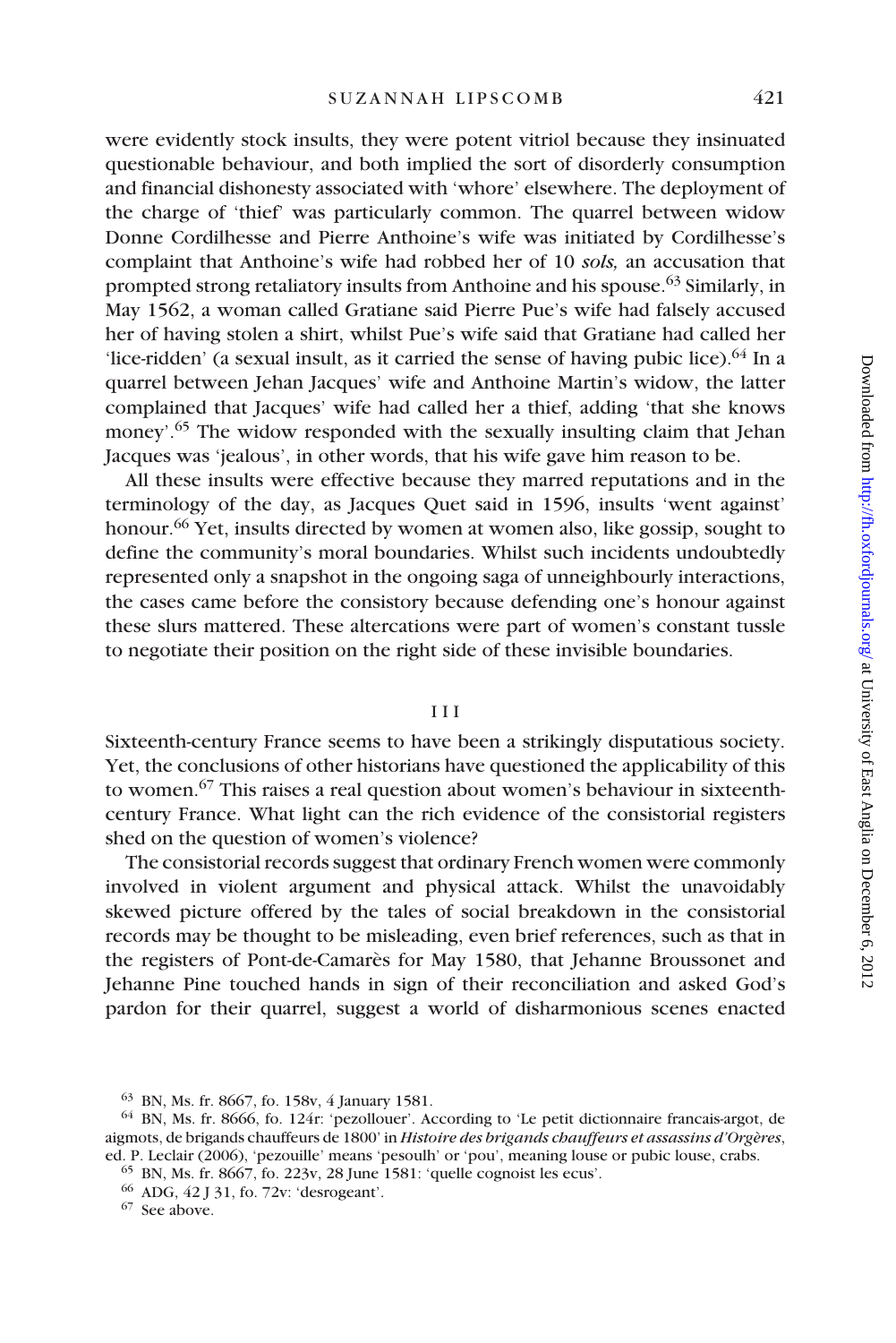outside the consistory.68 The lengthier cases offer greater insight into the catalysts and causes of quarrels, and broader themes of honour, hostility and neighbourly relations. What caused women's fights? If a pattern can be found in these disputes, it is of lines overstepped: interference over mundane, quotidian issues sparking the exchange of dishonouring insults, which commonly erupted into the exchange of violence.

Female disputes arose from the circumstances of neighbourhood proximity, which were so full of potential for resentment and bitterness to flourish. Tension between neighbours, which could easily flare into crisis, could simmer for a long time. A simple note from January 1593 states that a woman called Brunelle had complained about her neighbour, Anthonye Royayes, saying that three years previously, Anthonye had beaten and insulted her, and ever since had wanted to do her harm.<sup>69</sup> The women were required to promise in the name of God not to look for quarrels, but to live in peace and friendship, and the consistorial ceremony of embracing as a sign of reconciliation appears to have functioned to dissipate their hostility. Such short references to neighbourly squabbles are common, but some cases provide much greater insight.

One particularly fruitful example indicates that female disputes among neighbours arose from the transgression of boundaries that could so easily result from such intimately lived lives. Marie Paniesse complained in June 1593 that her neighbour, Donne Saumete Gauffreze, had called her a *putain* and sent her son, Pierre Chantozel, round to beat her. In response, Saumete stated that lately Marie's male servant had been complaining that Marie beat him, and Saumete had found Marie and told her 'that she who'd beat her servant was a *putain*'.70 Marie was questioned about whether she had not called Saumete 'a villain, a drunkard and a witch'—she admitted to 'drunkard' and *putain*, but explicitly denied 'witch'—and Pierre, Saumete's son, said he had beaten Marie because she had insulted his mother.<sup>71</sup> This litany and profusion of insults, and the subsequent violence on Saumete's behalf, stemmed from the central issue of the appropriate boundaries of spheres of authority. The debate over Marie's 'right' to discipline her servant and Saumete's neighbourly 'right' to interfere questioned how much of life was open to public scrutiny and intervention, and how great an authority a housewife had over her *ménage*. This is worthy of note because, as seen above, both Hardwick (for late sixteenth- and early seventeenth-century Nantes) and Garrioch (for eighteenth-century Paris) suggested a reluctance by neighbours to interfere in the lives of others.72 In contrast to this, Saumete clearly assumed a right to intervene in her neighbour's life. The focus of her indignation is clear: upholding patriarchy, Saumete objected to Marie's discipline

<sup>68</sup> BN, BA, Ms. 10434, fo. 10v.

<sup>69</sup> ADG, 42 J 30, fo. 139.

<sup>70</sup> 'celle qui fist battre son vallet estoit une putain'.

<sup>71</sup> ADG, 42 J 30, fos 195v–196: 'vilaine, yvrogne, masque', 'embraigue'. 'Embraigue' is Occitan for 'drunkard'.

<sup>72</sup> Hardwick, *Practice*, 102–03; Garrioch, *Neighbourhood*, 79.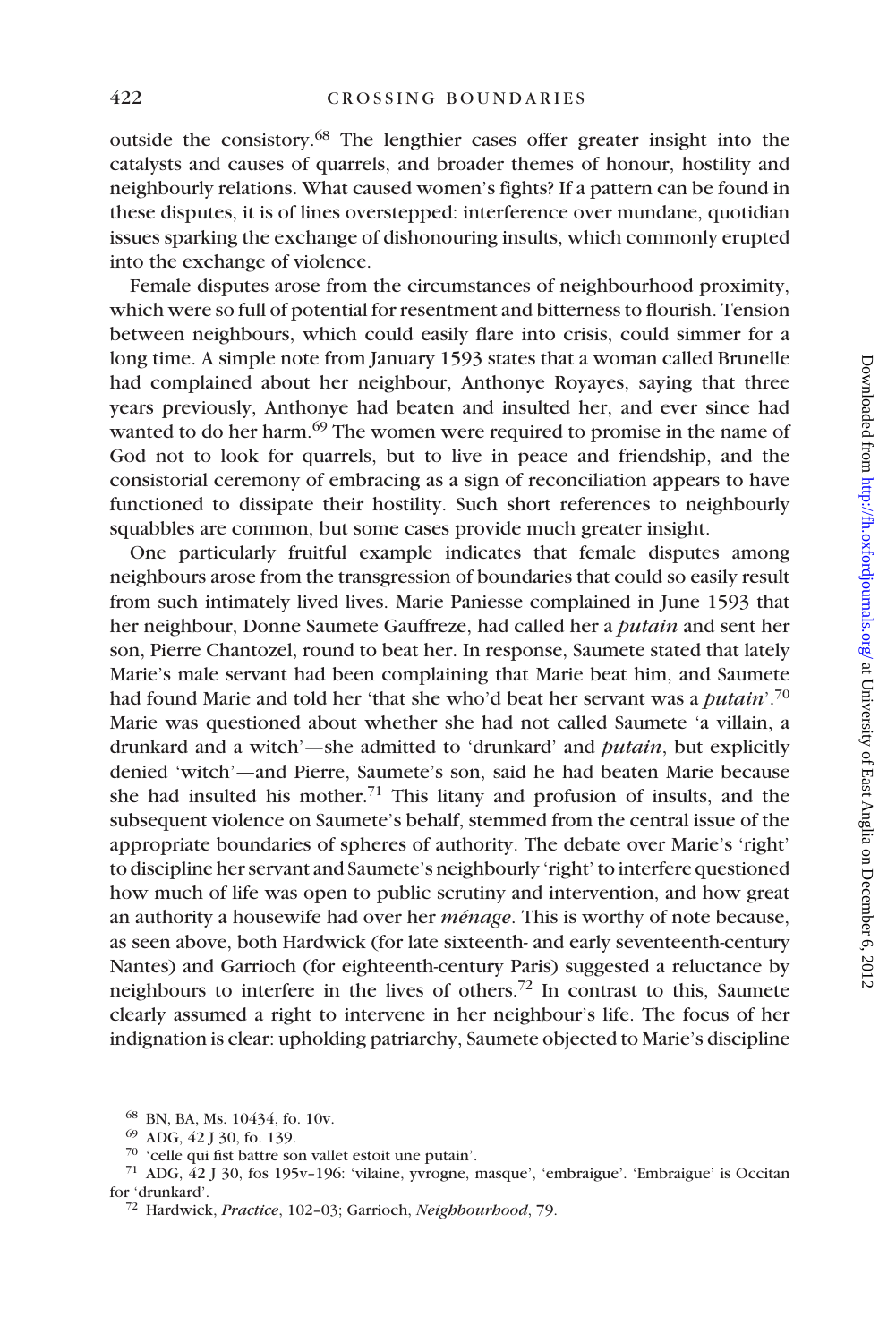of her male servant and the disorder it brought to social and gender hierarchy. Saumete connected the inappropriate handling of household power and gender relations with sexual dishonour, a link that contemporaries would have found familiar. Perhaps this is the closest French equivalent to Gowing's observation that the 'vision of whoredom that was the touchstone of sexual insult had such strong resonances in the area of household and economics'.73 *Putain* appears to have carried with it connotations of disorder and slovenliness, particularly in regard to household management. Marie's fury sprung from her sense that Saumete had overstepped her prerogative as a neighbour. The crux of the altercation between these women was therefore, for both, that the other had misappropriated authority. It illustrates that neighbours, living in such propinquity, could hold markedly different conceptions of the appropriate boundaries of their power, creating circumstances in which any infraction of these contested boundaries might prompt a clash.<sup>74</sup>

The limits of power and the right to interfere were frequently questioned. Jehanne Odol, and her sister, Gabrielle Odol, fought because Gabrielle had beaten and insulted Jehanne's daughter.75 Similarly, Monsieur Foulc's and Monsieur Capdur's wives were quarrelling and exchanging insults in December 1596, to the extent that Capdur had beaten Foulc in her own house.<sup>76</sup> The reason was that Foulc had chastised Capdur for allowing an adulterous couple to conduct their affair in her house. Capdur denied it, but Foulc testified to having seen Capdur waiting for the man's wife to leave his house before calling him to come to hers to meet his lover. Capdur attacked Foulc because she resented Foulc's intrusion in the activities of her household and the discrediting of her reputation.

Household boundary infractions and reputational slights were so familiar a theme that they were even appealed to when it seems other issues might have been at stake. Honorat Cany's wife drew blood when she punched Donne Coderque and her daughters in the street. The reason for the attack was according to Coderque—that Cany's wife had just discovered her husband with Coderque's young niece. Cany's wife had apparently yelled, coarsely, at her husband: 'he would just as soon have congress with the rear end of a cow', and, in her fury, as she left, lashed out at Coderque and her daughters who were in the road outside.<sup>77</sup> Cany's wife denied having found her husband with the niece, and said instead that, overcome by anger when Coderque and her daughters had called her a bad housekeeper she had hit them.<sup>78</sup>

Yet, sexual defamation also undoubtedly led to female conflict, and the deeply dishonouring nature of sexual insults explains why such cases were particularly marked by physical violence.79 Blanche Garniere, known as *La* 

<sup>74</sup> Garrioch, *Neighbourhood*, 34.

<sup>73</sup> Gowing, *Domestic Dangers,* 119.

<sup>75</sup> ADG, 42 J 28, fo. 127v, 19 September 1584.

<sup>76</sup> ADG, 42 J 31, fo. 145v.

<sup>77</sup> 'il vauldroit aultant baizer le cul duune vache'.

<sup>78</sup> BN, Ms. fr. 8667, fo. 325v, 2 May 1582: 'maulvaise mesnagiere'.

<sup>79</sup> Gowing, *Domestic Dangers*, 112.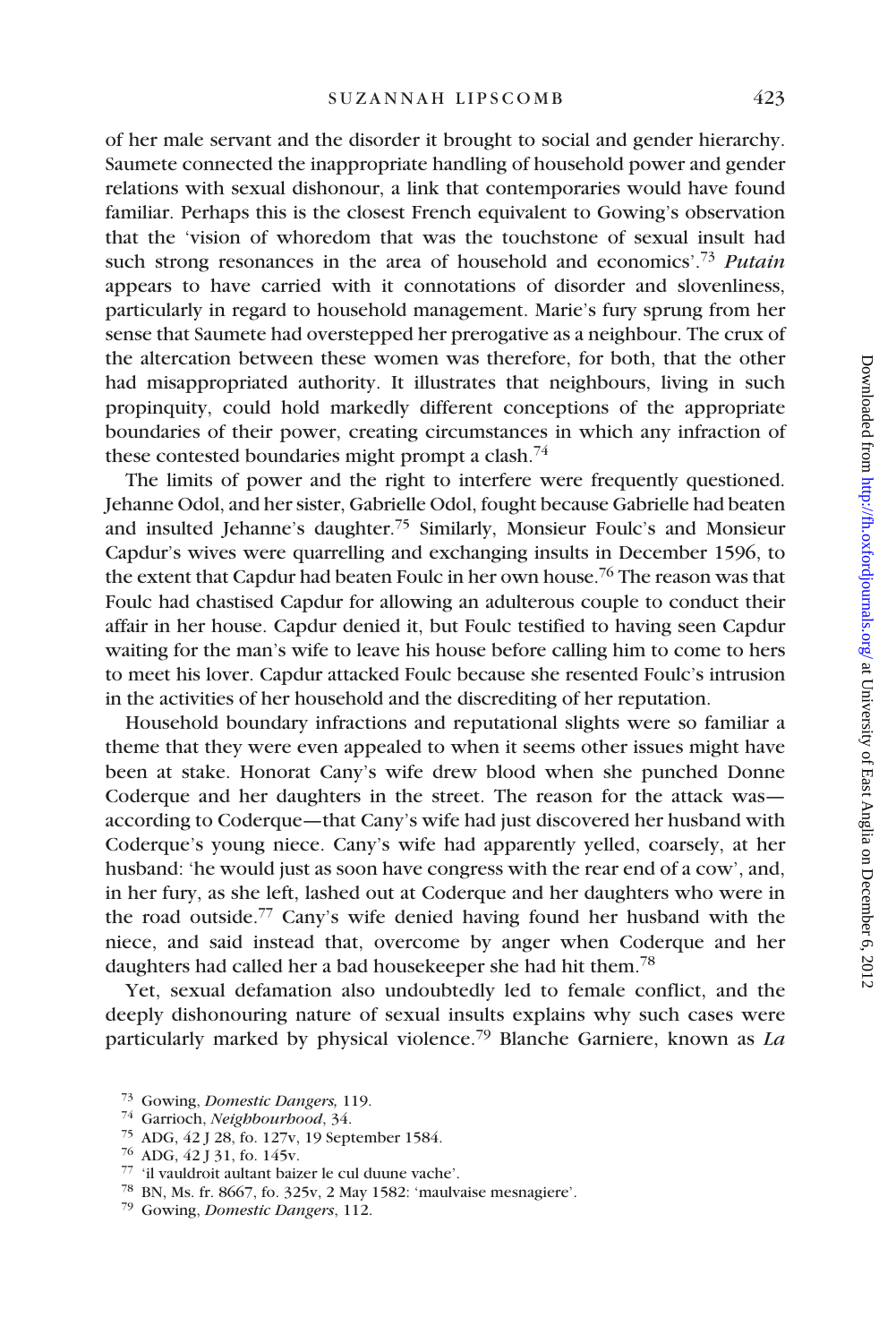*Broquiere* (suggesting her association or that of her (possibly late) husband with woodwork), and Marie Maurine Forniere were known to have been fighting, verbally and physically, in September 1562, for this very reason.<sup>80</sup> Marie said that she had been on her way to the wheat market when Blanche had openly called her a 'harlot', a 'slut' and other insults, and both Blanche and her brother had hit Marie. Blanche denied this, instead accusing Marie of liberally abusing both her and her brother, specifically by chastising her brother for permitting the fornication of his sister with Marie's husband, which Blanche said was a false accusation.<sup>81</sup> Their different accounts of the incident make it difficult to reconstruct the event, but it appears possible that Blanche was committing adultery with Marie's husband. Both women framed their narratives in order to appear as the wronged party, but violence was only alleged by Marie, which is perhaps surprising in that it suggests that the physical conflict arose not, as might be expected, from a wife's sense of sexual betrayal, but instead, from a mistress who sought to save her reputation by attack.

As this case suggests, disputes involving women in early modern Languedoc often degenerated into substantial physical violence, in contrast to Muchembled's conclusions.82 There seems to have been a latent violence underlying women's disputes which could easily be catalysed. The examples multiply: Marguerite Clote and Alys Borrette were reconciled in April 1583 following a great argument in which they had hit and insulted each other.<sup>83</sup> Jehanne Laudane and Jehanne Liborde fought in October 1562: Laudane said she had attacked Liborde with a stick because Liborde had punched her, and although they apologized to each other and were reconciled, the consistory threatened them with excommunication if it happened again, suggesting that it was perhaps not the first time these two had come to blows.84 Violence among women appears to have been thought natural and was permissible because it carried less grave risk than fights between men, which seem to have been much more combative, commonly involved arms, and potentially had far more serious consequences.<sup>85</sup> This difference in ethos between male fights and those involving women was articulated in a violent fight between Madame Régine and her daughter Anne Mossoze and son-in-law, Deloncle. Having called Deloncle a coward, a scoundrel, and other insults, Régine was punched in the throat by Anne, and was told by Deloncle 'that if she were a man saying these words to him, he would kill her'.<sup>86</sup>

80 'Broquier' is Occitan, translating into French as 'boisselier', one who makes household utensils out of wood.

- <sup>81</sup> BN, Ms. fr. 8666, fo. 156v: 'paillarde', 'trainee'.
- <sup>82</sup> Muchembled, *Société*, 67.
- <sup>83</sup> ADG, 42 J 28, fo. 6r.
- <sup>84</sup> BN, Ms. fr. 8666, fo. 162v.

<sup>85</sup> Cf. swordfight or combat between men: ADG, 42 J 28, fo. 87v; Archives nationales, Paris, TT234 6 *Registre de Consistoire de l'Eglise Reformée de Bédarieux (Hérault), 1579–1586*, fos 14v, 5v; BN, Ms. fr. 8667, fo. 169r; BN, BA, Ms. 10434, fo. 92; Carroll, *Blood.*

<sup>86</sup> BSHPF, Ms. 817/1, 230, 22 May 1596: 'coyoul, patous, pentions' ('coyoul' is 'coyon' meaning coward or scoundrel); the other insults are unclear. 'que sy elle estoict ung homme luy disant ses propos, il la tueroict'.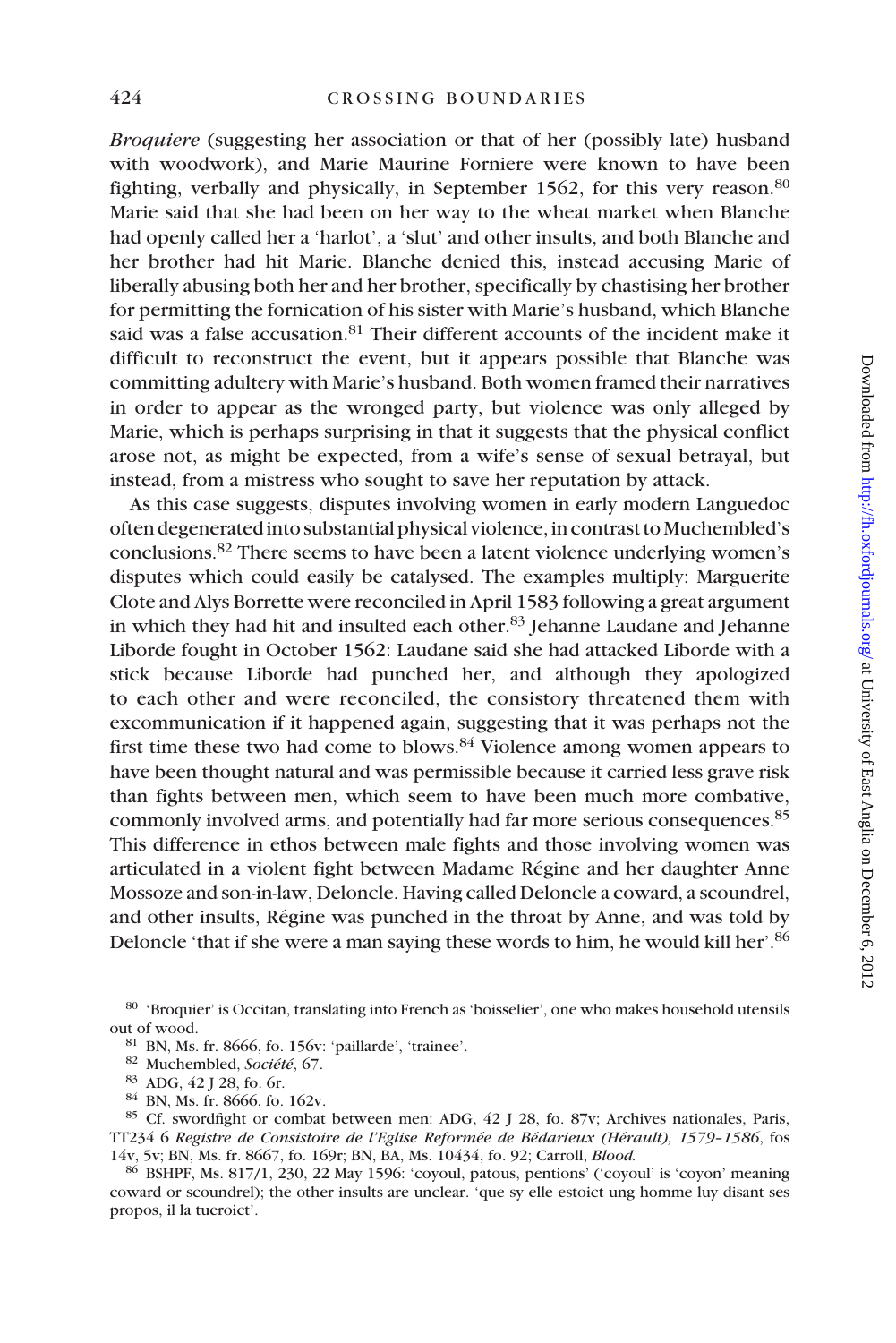As Nicole Castan found for the eighteenth-century, violence between women or across the gender divide seems to have represented a predictable, acceptable method of handling disagreement, without the fatal consequences threatened by inter-male aggression.<sup>87</sup> Women's violence, where the risks were minor, instead seems to have provided an acceptable social pressure valve for community tension. When Baroys' wife hit Captain Beufin's wife to alleviate her anger at Beufin's defamatory insults in May 1589, and then was reconciled with her before the consistory, the pair were enacting a much-rehearsed, standard mechanism for defusing hostility, without any threat of permanent damage.<sup>88</sup>

Violence was always less serious when women were involved, but it is worth noting that women's violence was not always directed at women. In September 1587, Jehan Costeplane asserted that his daughter-in-law had hit him on the head with a stick, drawing blood, in response to something he had said, although she denied this and said he had hurt himself.<sup>89</sup> Women were beaten by men  $$ besides their husbands—too. According to Marguerite Reynaude, in October 1590 Theophile Ralli had punched her, after she had called him a 'villain' when he accused her of stealing his handkerchief.<sup>90</sup>

Inter-female brutality was often directed against the members of one's own family, reflecting the 'intense hatred' between women observed by Solé, Briggs and Farr.<sup>91</sup> Nande de Rossel and her daughter, Marqueze de Bruette, engaged in a violent fight because of a difference of opinion over a bedcover. Nande complained that her daughter had scratched her face and hit her, which Marqueze admitted when she asked her mother's forgiveness before the consistory in August  $1595<sup>92</sup>$  Anthoinette de Carmaing complained against her mother, Clavariolle, in November of the same year, saying Clavariolle had tried to stab her.<sup>93</sup> Marchette and her mother-in-law were known to fight 'ordinarily'.<sup>94</sup> Petit's wife and her niece, Martin's wife, threatened to kill each other in response to their mutual exchange of insults.<sup>95</sup> It is not too hard to understand why this occurred. In a culture where violence by women was acceptable, members of a family, who often shared living space, faced the greatest challenges to harmonious coexistence. Unsurprisingly, the majority of familial conflict occurred between women of different generations, especially between mother and daughter.

## I V

It seems that sixteenth-century Languedocian women policed each other's behaviour, especially arrogating the right to intervene in each other's lives and

<sup>87</sup> Castan, 'La criminalité', 93.

- <sup>88</sup> ADG, 42 J 30, fo. 198.
- <sup>89</sup> BN, BA, Ms. 10434, fo. 107, 17 Sept. 1587.
- <sup>90</sup> ADG, 42 J 29, fos 514–15, 517, 518.
- <sup>91</sup> Solé, *Être femme*, 153; Briggs, *Witches,* 231–33; Farr, *Hands,* 160.
- <sup>92</sup> BSHPF, Ms. 817/1, 48–49.
- <sup>93</sup> BSHPF, Ms. 817/1, 100, 103, 107.
- <sup>94</sup> BSHPF, Ms. 817/1, 43, 9 August 1595: 'ordinairem[en]t'.
- <sup>95</sup> ADG, 42 J 31, fo. 44, 18 March 1591.